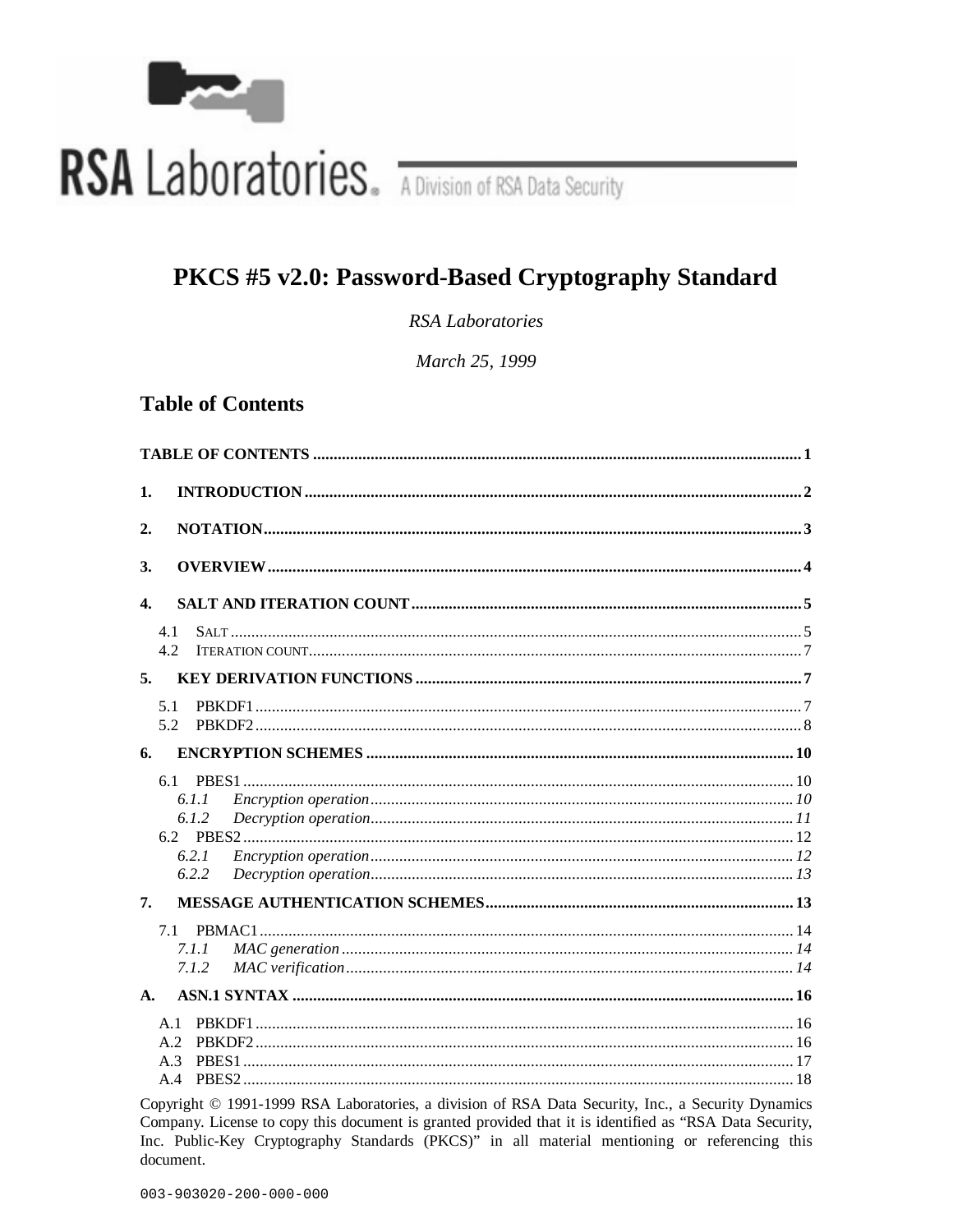#### PKCS #5 V2.0: PASSWORD-BASED CRYPTOGRAPHY STANDARD 2

| <b>B.</b>      |              |  |
|----------------|--------------|--|
|                |              |  |
|                | <i>R I I</i> |  |
|                |              |  |
|                | R.2.1        |  |
|                | R.2.2        |  |
|                | R.2.3        |  |
|                | R.2.4        |  |
|                |              |  |
|                | R.3.1        |  |
| $\mathbf{C}$ . |              |  |
|                |              |  |
| D.             |              |  |
| Е.             |              |  |
|                |              |  |
|                |              |  |
|                |              |  |
|                |              |  |
| $\mathbf{F}$ . |              |  |

# **1. Introduction**

This document provides recommendations for the implementation of password-based cryptography, covering the following aspects:

- key derivation functions
- encryption schemes
- message-authentication schemes
- ASN.1 syntax identifying the techniques

The recommendations are intended for general application within computer and communications systems, and as such include a fair amount of flexibility. They are particularly intended for the protection of sensitive information such as private keys, as in PKCS #8 [25]. It is expected that application standards and implementation profiles based on these specifications may include additional constraints.

Other cryptographic techniques based on passwords, such as password-based key entity authentication and key establishment protocols [4][5][26] are outside the scope of this document. Guidelines for the selection of passwords are also outside the scope.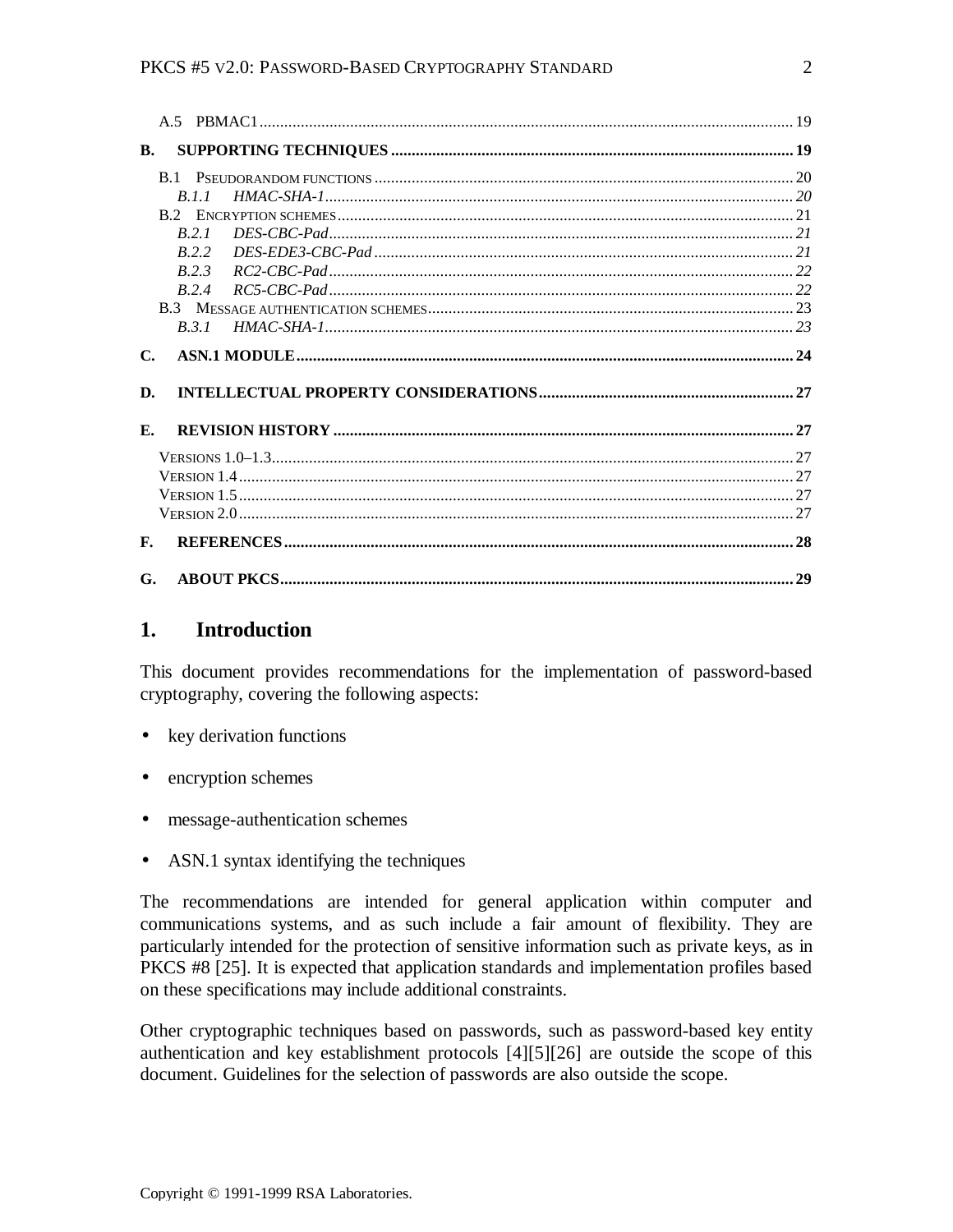This document supersedes PKCS #5 version 1.5 [24], but includes compatible techniques.

# **2. Notation**

| $\mathcal{C}_{0}^{(n)}$ | ciphertext, an octet string                                             |
|-------------------------|-------------------------------------------------------------------------|
| $\mathcal{C}_{0}^{0}$   | iteration count, a positive integer                                     |
| DK                      | derived key, an octet string                                            |
| dkLen                   | length in octets of derived key, a positive integer                     |
| EM                      | encoded message, an octet string                                        |
| Hash                    | underlying hash function                                                |
| hLen                    | length in octets of pseudorandom function output, a positive integer    |
| l                       | length in blocks of derived key, a positive integer                     |
| IV                      | initialization vector, an octet string                                  |
| K                       | encryption key, an octet string                                         |
| <b>KDF</b>              | key derivation function                                                 |
| M                       | message, an octet string                                                |
| $\boldsymbol{P}$        | password, an octet string                                               |
| <b>PRF</b>              | underlying pseudorandom function                                        |
| PS                      | padding string, an octet string                                         |
| psLen                   | length in octets of padding string, a positive integer                  |
| S                       | salt, an octet string                                                   |
|                         | message authentication code, an octet string                            |
|                         | $T_1, \ldots, T_l, U_1, \ldots, U_c$ intermediate values, octet strings |
| 01, 02, , 08            | octets with value $1, 2, , 8$                                           |
| $\chi$ or               | bit-wise exclusive-or of two octet strings                              |
| $\ \cdot\ $             | octet length operator                                                   |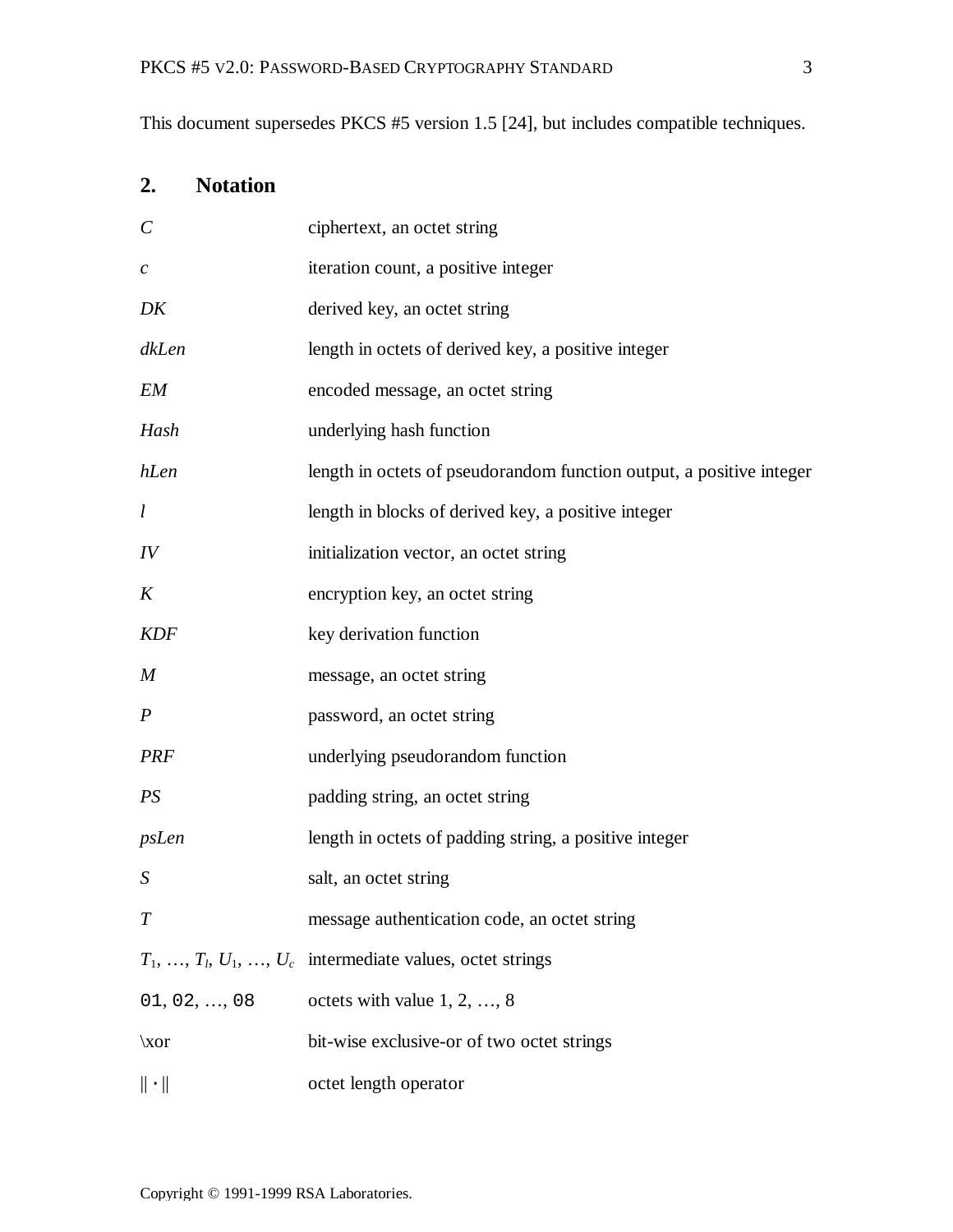|                      | concatenation operator                                                                     |
|----------------------|--------------------------------------------------------------------------------------------|
| $\langle ij \rangle$ | substring extraction operator: extracts octets <i>i</i> through <i>j</i> , $0 \le i \le j$ |

# **3. Overview**

In many applications of public-key cryptography, user security is ultimately dependent on one or more secret text values or *passwords*. Since a password is not directly applicable as a key to any conventional cryptosystem, however, some processing of the password is required to perform cryptographic operations with it. Moreover, as passwords are often chosen from a relatively small space, special care is required in that processing to defend against search attacks.

A general approach to password-based cryptography, as described by Morris and Thompson [8] for the protection of password tables, is to combine a password with a *salt* to produce a key. The salt can be viewed as an index into a large set of keys derived from the password, and need not be kept secret. Although it may be possible for an opponent to construct a table of possible passwords (a so-called "dictionary attack"), constructing a table of possible keys will be difficult, since there will be many possible keys for each password. An opponent will thus be limited to searching through passwords separately for each salt.

Another approach to password-based cryptography is to construct key derivation techniques that are relatively expensive, thereby increasing the cost of exhaustive search. One way to do this is to include an *iteration count* in the key derivation technique, indicating how many times to iterate some underlying function by which keys are derived. A modest number of iterations, say 1000, is not likely to be a burden for legitimate parties when computing a key, but will be a significant burden for opponents.

Salt and iteration count formed the basis for password-based encryption in PKCS #5 v1.5, and adopted here as well for the various cryptographic operations. Thus, password-based key derivation as defined here is a function of a password, a salt, and an iteration count, where the latter two quantities need not be kept secret.

From a password-based key derivation function, it is straightforward to define passwordbased encryption and message authentication schemes. As in PKCS #5 v1.5, the password-based encryption schemes here are based on an underlying, conventional encryption scheme, where the key for the conventional scheme is derived from the password. Similarly, the password-based message authentication scheme is based on an underlying conventional scheme. This two-layered approach makes the password-based techniques modular in terms of the underlying techniques they can be based on.

It is expected that the password-based key derivation functions may find other applications than just the encryption and message authentication schemes defined here. For instance, one might derive a set of keys with a single application of a key derivation function, rather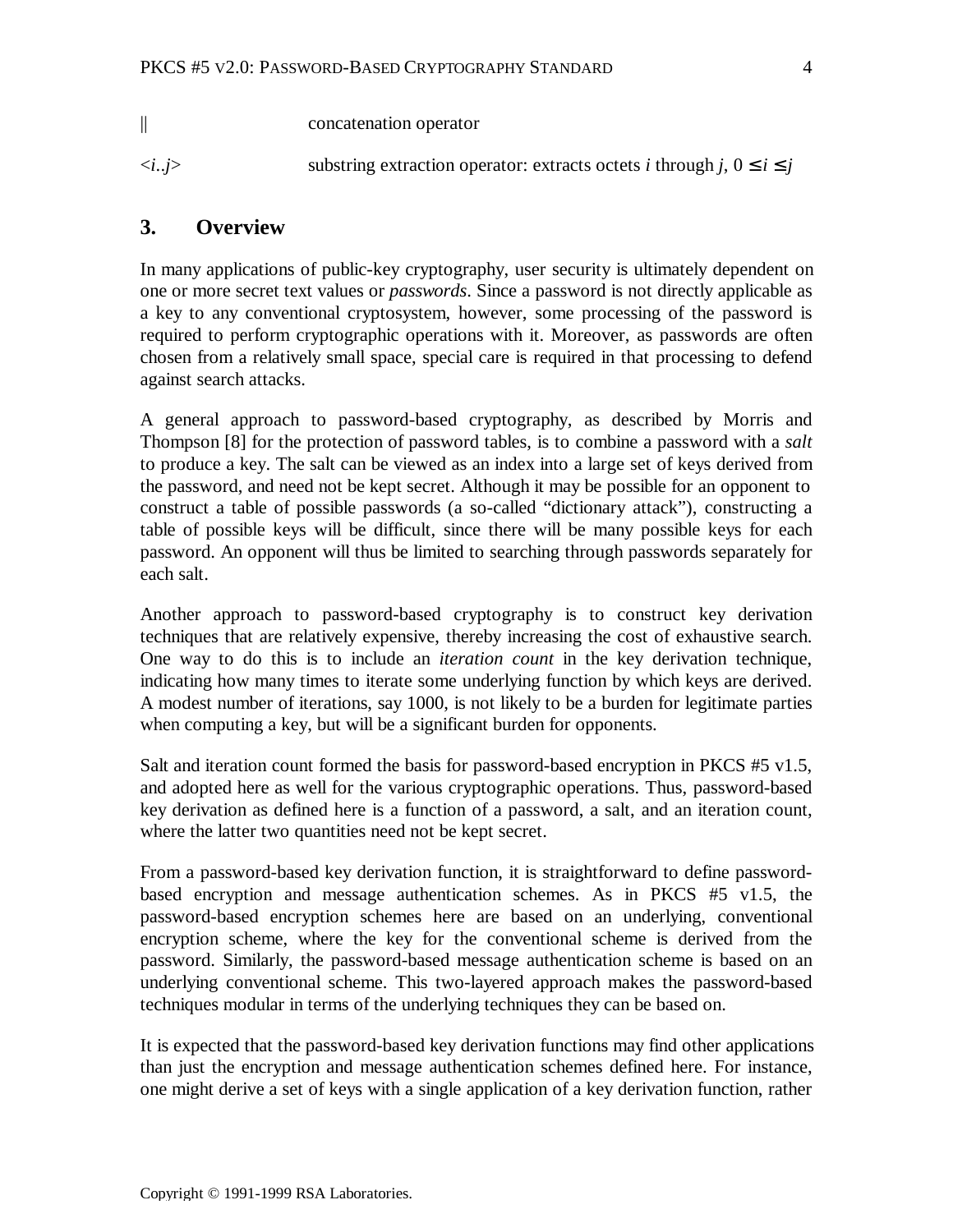than derive each key with a separate application of the function. The keys in the set would be obtained as substrings of the output of the key derivation function. This approach might be employed as part of key establishment in a session-oriented protocol. Another application is password checking, where the output of the key derivation function is stored (along with the salt and iteration count) for the purposes of subsequent verification of a password.

Throughout this document, a password is considered to be an octet string of arbitrary length whose interpretation as a text string is unspecified. In the interest of interoperability, however, it is recommended that applications follow some common text encoding rules. ASCII and UTF-8 [27] are two possibilities. (ASCII is a subset of UTF-8.)

Although the selection of passwords is outside the scope of this document, guidelines have been published [17] that may well be taken into account.

# **4. Salt and iteration count**

Inasmuch as salt and iteration count are central to the techniques defined in this document, some further discussion is warranted.

# **4.1 Salt**

A salt in password-based cryptography has traditionally served the purpose of producing a large set of keys corresponding to a given password, among which one is selected at random according to the salt. An individual key in the set is selected by applying a key derivation function *KDF*, as

$$
DK = KDF(P, S)
$$

where *DK* is the derived key, *P* is the password, and *S* is the salt. This has two benefits:

- 1. It is difficult for an opponent to precompute all the keys corresponding to a dictionary of passwords, or even the most likely keys. If the salt is 64 bits long, for instance, there will be as many as  $2^{64}$  keys for each password. An opponent is thus limited to searching for passwords after a password-based operation has been performed and the salt is known.
- 2. It is unlikely that the same key will be selected twice. Again, if the salt is 64 bits long, the chance of "collision" between keys does not become significant until about  $2^{32}$  keys have been produced, according to the Birthday Paradox. This addresses some of the concerns about interactions between multiple uses of the same key, which may apply for some encryption and authentication techniques.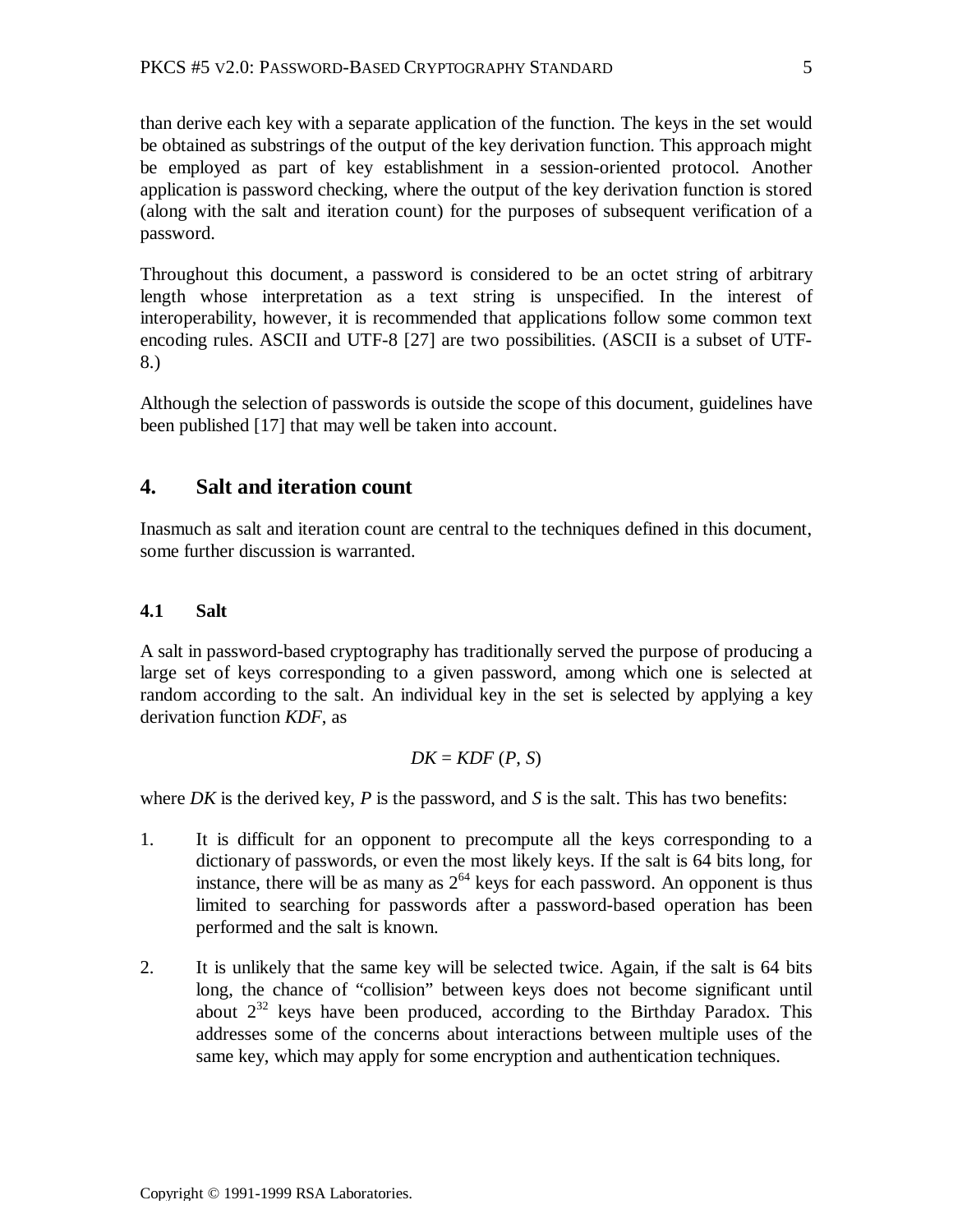In password-based encryption, the party encrypting a message can gain assurance that these benefits are realized simply by selecting a large and sufficiently random salt when deriving an encryption key from a password. A party generating a message authentication code can gain such assurance in a similar fashion.

The party decrypting a message or verifying a message authentication code, however, cannot be sure that a salt supplied by another party has actually been generated at random. It is possible, for instance, that the salt may have been copied from another passwordbased operation, in an attempt to exploit interactions between multiple uses of the same key. For instance, suppose two legitimate parties exchange a encrypted message, where the encryption key is an 80-bit key derived from a shared password with some salt. An opponent could take the salt from that encryption and provide it to one of the parties as though it were for a 40-bit key. If the party reveals the result of decryption with the 40-bit key, the opponent may be able to solve for the 40-bit key. In the case that 40-bit key is the first half of the 80-bit key, the opponent can then readily solve for the remaining 40 bits of the 80-bit key.

To defend against such attacks, either the interaction between multiple uses of the same key should be carefully analyzed, or the salt should contain data that explicitly distinguishes between different operations. For instance, the salt might have an additional, non-random octet that specifies whether the derived key is for encryption, for message authentication, or for some other operation.

Based on this, the following is recommended for salt selection:

- 1. If there is no concern about interactions between multiple uses of the same key (or a prefix of that key) with the password-based encryption and authentication techniques supported for a given password, then the salt may be generated at random and need not be checked for a particular format by the party receiving the salt. It should be at least eight octets (64 bits) long.
- 2. Otherwise, the salt should contain data that explicitly distinguishes between different operations and different key lengths, in addition to a random part that is at least eight octets long, and this data should be checked or regenerated by the party receiving the salt. For instance, the salt could have an additional non-random octet that specifies the purpose of the derived key. Alternatively, it could be the encoding of a structure that specifies detailed information about the derived key, such as the encryption or authentication technique and a sequence number among the different keys derived from the password. The particular format of the additional data is left to the application.

**Note.** If a random number generator or pseudorandom generator is not available, a deterministic alternative for generating the salt (or the random part of it) is to apply a password-based key derivation function to the password and the message *M* to be processed. For instance, the salt could be computed with a key derivation function as  $S =$ *KDF* (*P*, *M*). This approach is not recommended if the message *M* is known to belong to a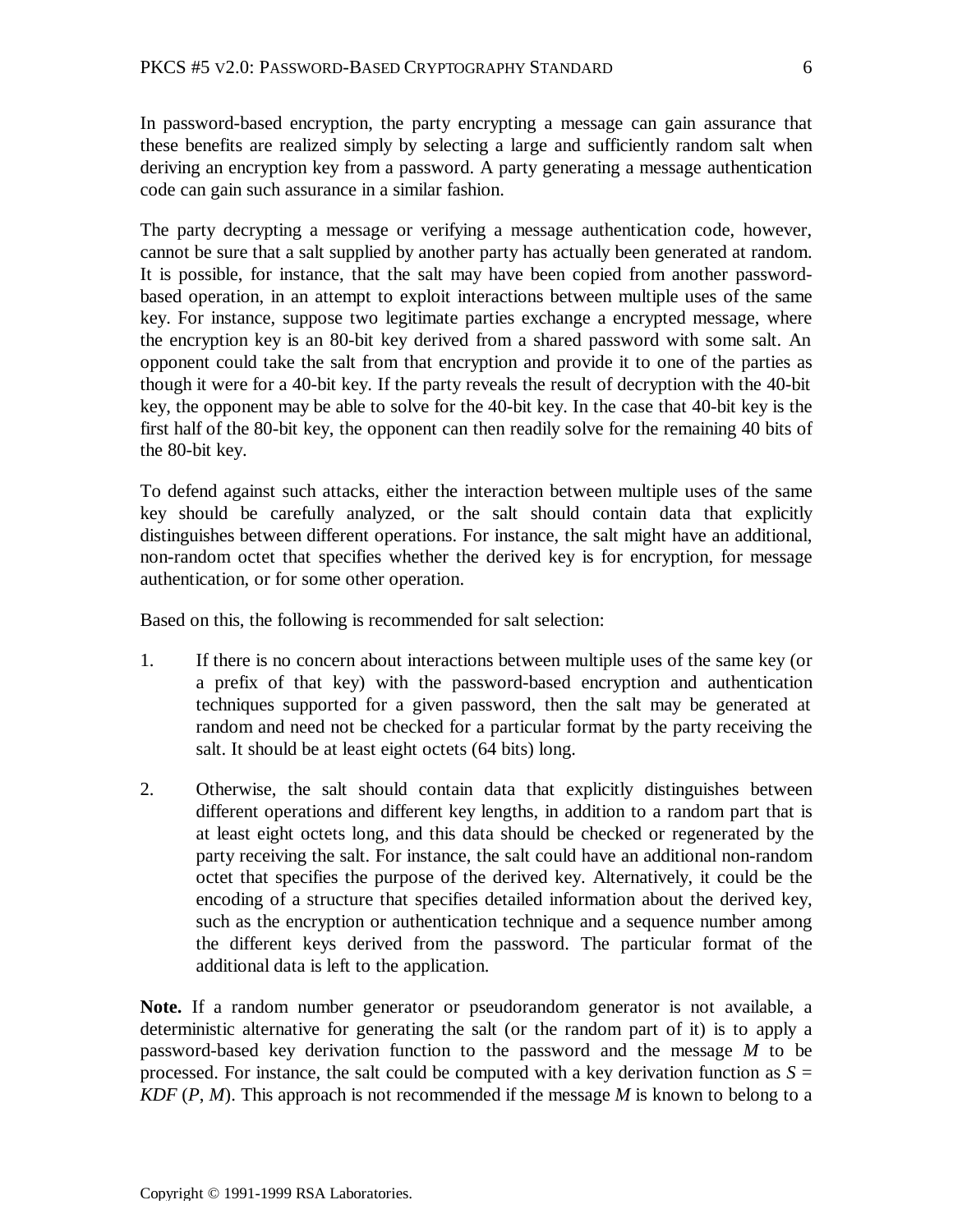small message space (e.g., "Yes" or "No"), however, since then there will only be a small number of possible salts.

#### **4.2 Iteration count**

An iteration count has traditionally served the purpose of increasing the cost of producing keys from a password, thereby also increasing the difficulty of attack. For the methods in this document, a minimum of 1000 iterations is recommended. This will increase the cost of exhaustive search for passwords significantly, without a noticeable impact in the cost of deriving individual keys.

# **5. Key derivation functions**

A *key derivation function* produces a *derived key* from a *base key* and other parameters. In a *password-based key derivation function*, the base key is a password and the other parameters are a salt value and an iteration count, as outlined in Section 3.

The primary application of the password-based key derivation functions defined here is in the encryption schemes in Section 6 and the message authentication scheme in Section 7. Other applications are certainly possible, hence the independent definition of these functions.

Two functions are specified in this section: PBKDF1 and PBKDF2. PBKDF2 is recommended for new applications; PBKDF1 is included only for compatibility with existing applications, and is not recommended for new applications.

A typical application of the key derivation functions defined here might include the following steps:

- 1. Select a salt *S* and an iteration count *c*, as outlined in Section 4.
- 2. Select a length in octets for the derived key, *dkLen*.
- 3. Apply the key derivation function to the password, the salt, the iteration count and the key length to produce a derived key.
- 4. Output the derived key.

Any number of keys may be derived from a password by varying the salt, as described in Section 3.

#### **5.1 PBKDF1**

PBKDF1 applies a hash function, which shall be MD2 [6], MD5 [19] or SHA-1 [18], to derive keys. The length of the derived key is bounded by the length of the hash function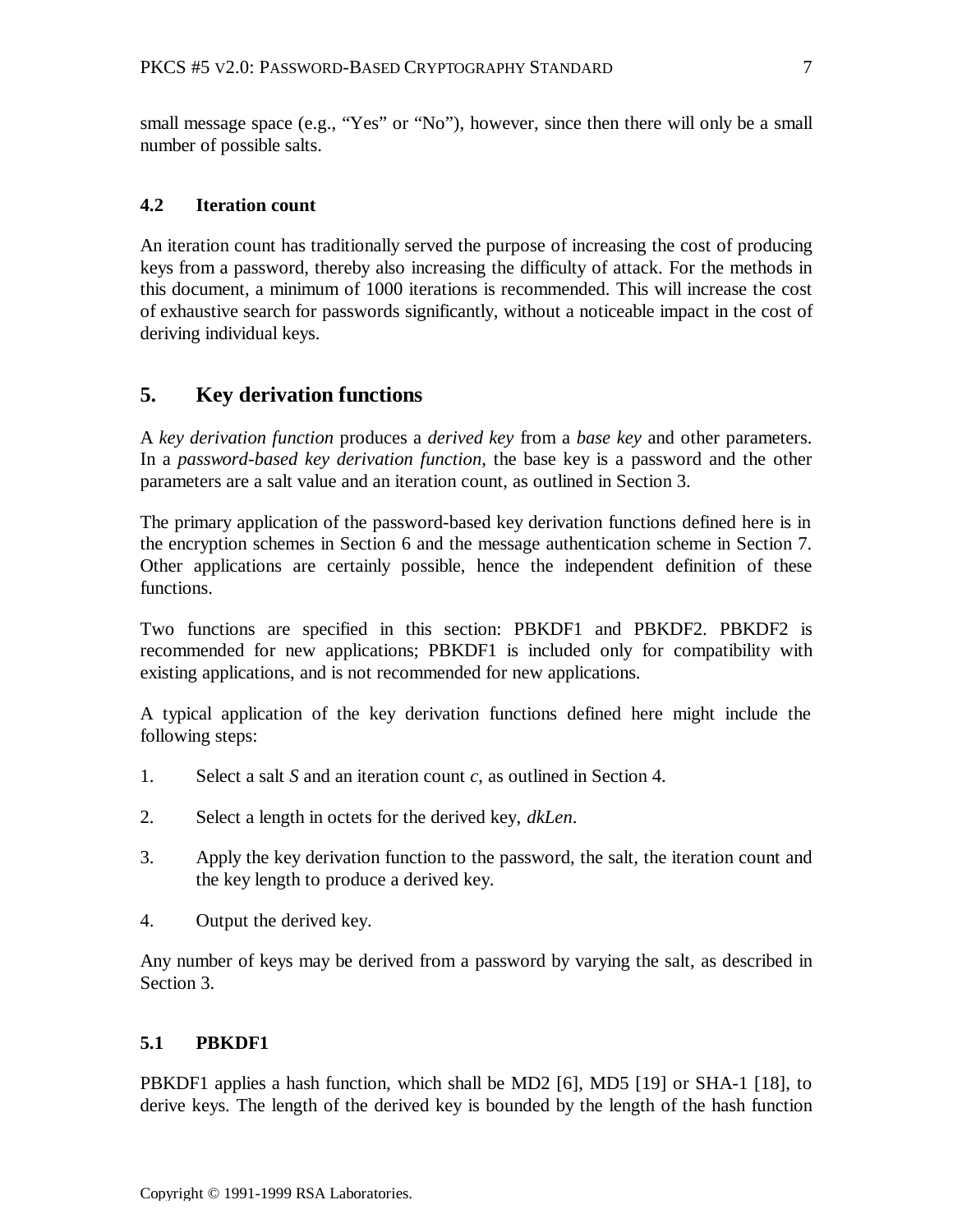output, which is 16 octets for MD2 and MD5 and 20 octets for SHA-1. PBKDF1 is compatible with the key derivation process in PKCS #5 v1.5.

PBKDF1 is recommended only for compatibility with existing applications since the keys it produces may not be large enough for some applications.

PBKDF1 (*P*, *S*, *c*, *dkLen*)

| <i>Options:</i> |               | <i>Hash</i> underlying hash function                                                                                     |
|-----------------|---------------|--------------------------------------------------------------------------------------------------------------------------|
| <i>Input:</i>   | P             | password, an octet string                                                                                                |
|                 | S             | salt, an eight-octet string                                                                                              |
|                 | $\mathcal{C}$ | iteration count, a positive integer                                                                                      |
|                 |               | <i>dkLen</i> intended length in octets of derived key, a positive integer, at most<br>16 for MD2 or MD5 and 20 for SHA-1 |
| Output:         | DK            | derived key, a <i>dkLen</i> -octet string                                                                                |

*Steps:*

- 1. If *dkLen* > 16 for MD2 and MD5, or *dkLen* > 20 for SHA-1, output "derived key too long" and stop.
- 2. Apply the underlying hash function *Hash* for *c* iterations to the concatenation of the password *P* and the salt *S*, then extract the first *dkLen* octets to produce a derived key *DK*:

$$
T_1 = Hash (P || S),
$$
  
\n
$$
T_2 = Hash (T_1),
$$
  
\n...  
\n
$$
T_c = Hash (T_{c-1}),
$$
  
\n
$$
DK = T_c < 0..dkLen-1>.
$$

3. Output the derived key *DK*.

#### **5.2 PBKDF2**

PBKDF2 applies a pseudorandom function (see Appendix B.1 for an example) to derive keys. The length of the derived key is essentially unbounded. (However, the maximum effective search space for the derived key may be limited by the structure of the underlying pseudorandom function. See Appendix B.1 for further discussion.)

PBKDF2 is recommended for new applications.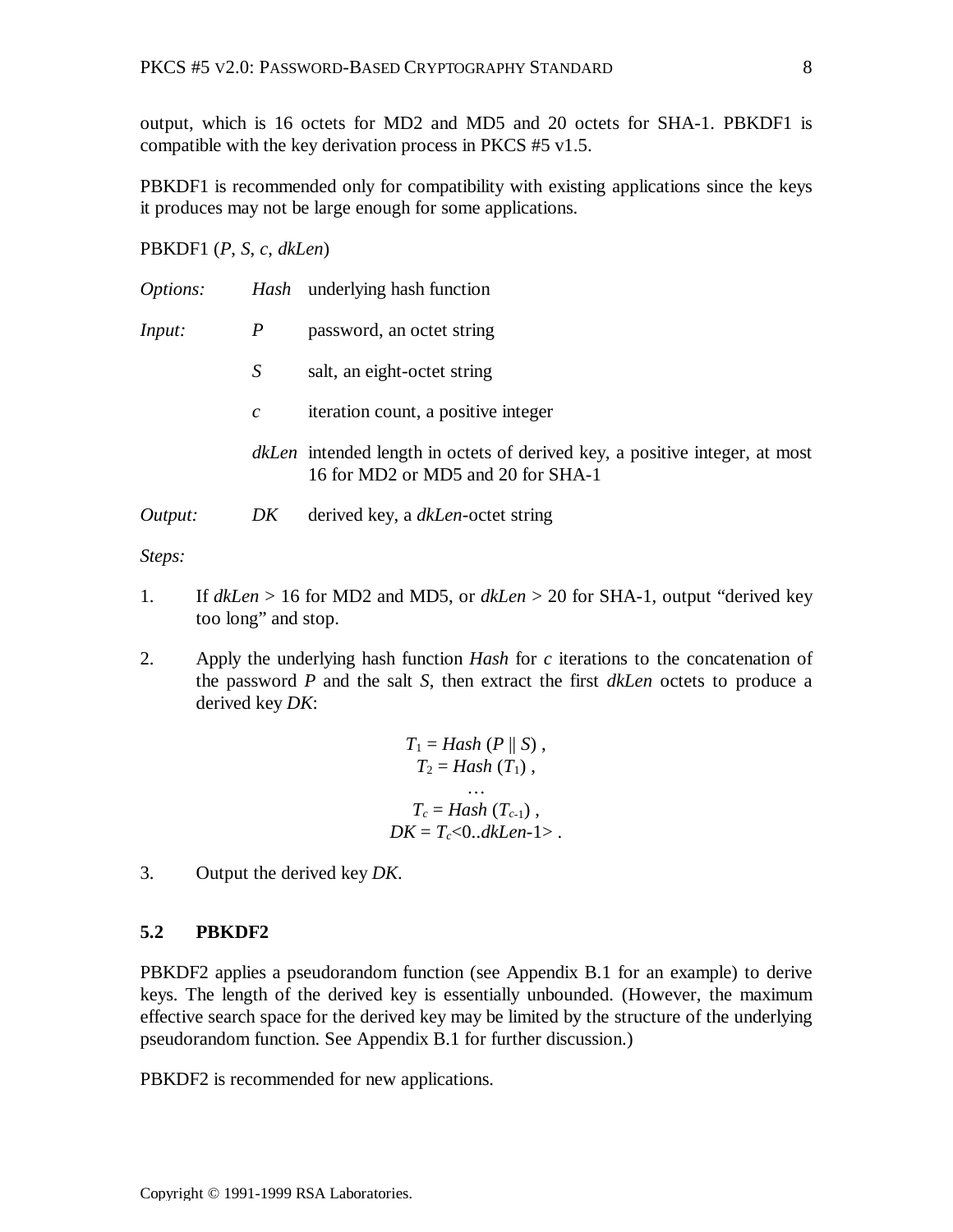#### PBKDF2 (*P*, *S*, *c*, *dkLen*)

| <i>Options:</i> | PRF              | underlying pseudorandom function (hLen denotes the length in<br>octets of the pseudorandom function output)          |
|-----------------|------------------|----------------------------------------------------------------------------------------------------------------------|
| <i>Input:</i>   | $\boldsymbol{P}$ | password, an octet string                                                                                            |
|                 | S                | salt, an octet string                                                                                                |
|                 | $\mathcal{C}$    | iteration count, a positive integer                                                                                  |
|                 |                  | <i>dkLen</i> intended length in octets of the derived key, a positive integer, at<br>most $(2^{32} – 1) \times hLen$ |
| Output:         | DK               | derived key, a dkLen-octet string                                                                                    |

#### *Steps:*

1. If  $dkLen > (2^{32} - 1) \times hLen$ , output "derived key too long" and stop.

2. Let *l* be the number of *hLen*-octet blocks in the derived key, rounding up, and let *r* be the number of octets in the last block:

$$
l = |dkLen / hLen |,
$$
  

$$
r = dkLen - (l - 1) \times hLen .
$$

3. For each block of the derived key apply the function *F* defined below to the password *P*, the salt *S*, the iteration count *c*, and the block index to compute the block:

$$
T_1 = F(P, S, c, 1),
$$
  
\n
$$
T_2 = F(P, S, c, 2),
$$
  
\n...  
\n
$$
T_l = F(P, S, c, l),
$$

where the function *F* is defined as the exclusive-or sum of the first *c* iterates of the underlying pseudorandom function *PRF* applied to the password *P* and the concatenation of the salt *S* and the block index *i*:

$$
F(P, S, c, i) = U_1 \xor U_2 \xor \cdots \xor U_c
$$

where

$$
U_1 = PRF (P, S \parallel \text{INT } (i)),
$$
  
\n
$$
U_2 = PRF (P, U_1),
$$
  
\n...  
\n
$$
U_c = PRF (P, U_{c-1}).
$$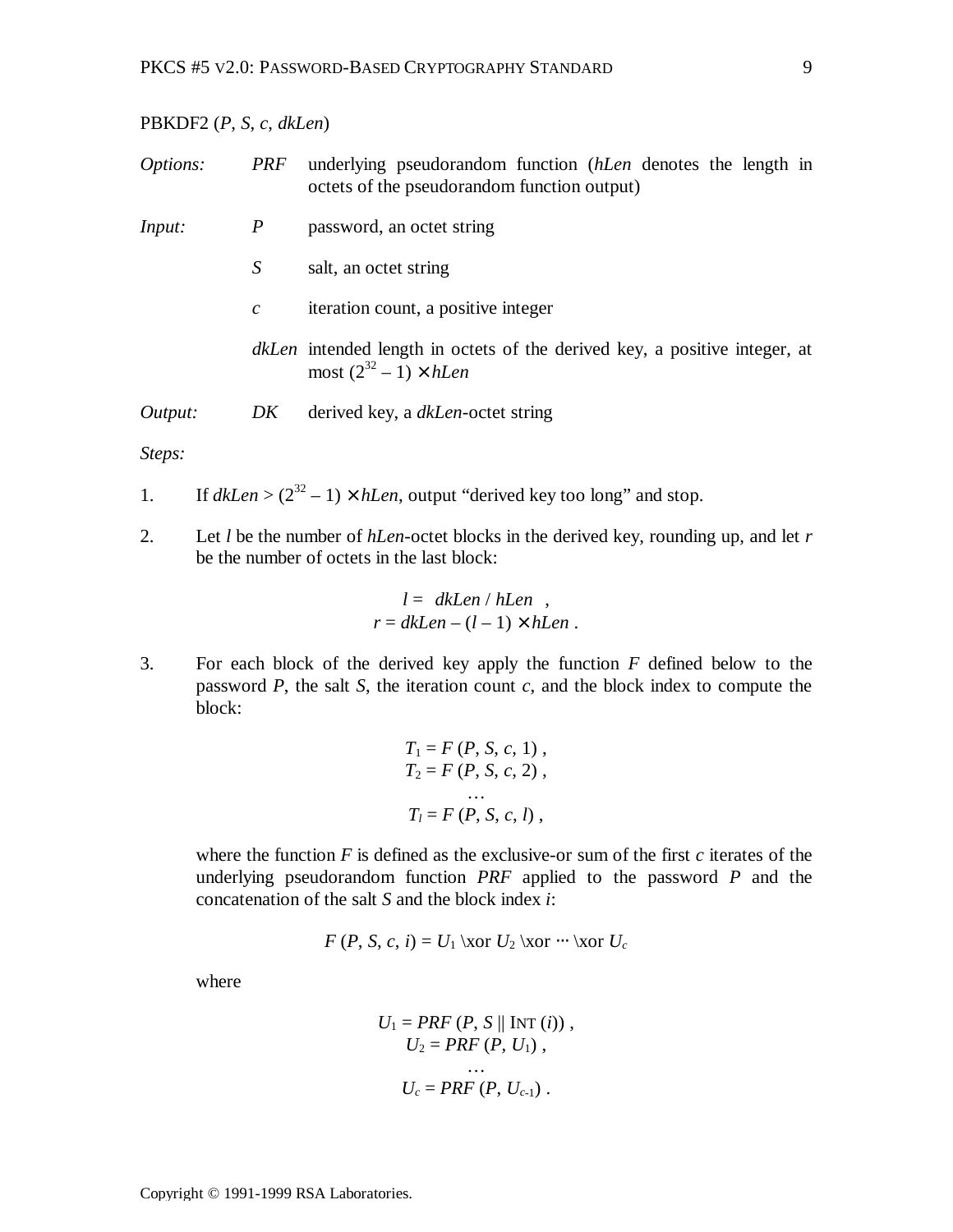Here, INT (*i*) is a four-octet encoding of the integer *i*, most significant octet first.

4. Concatenate the blocks and extract the first *dkLen* octets to produce a derived key *DK*:

$$
DK = T_1 || T_2 || \cdots || T_i < 0..r-1>.
$$

5. Output the derived key *DK*.

**Note.** The construction of the function *F* follows a "belt-and-suspenders" approach. The iterates *Ui* are computed recursively to remove a degree of parallelism from an opponent; they are exclusive-ored together to reduce concerns about the recursion degenerating into a small set of values.

# **6. Encryption schemes**

An *encryption scheme*, in the symmetric setting, consists of an *encryption operation* and a *decryption operation*, where the encryption operation produces a ciphertext from a message under a key, and the decryption operation recovers the message from the ciphertext under the same key. In a *password-based encryption scheme*, the key is a password.

A typical application of a password-based encryption scheme is a private-key protection method, where the message contains private-key information, as in PKCS #8. The encryption schemes defined here would be suitable encryption algorithms in that context.

Two schemes are specified in this section: PBES1 and PBES2. PBES2 is recommended for new applications; PBES1 is included only for compatibility with existing applications, and is not recommended for new applications.

# **6.1 PBES1**

PBES1 combines the PBKDF1 function (Section 5.1) with an underlying block cipher, which shall be either DES [15] or  $RC2^{TM}$  [21] in CBC mode [16]. PBES1 is compatible with the encryption scheme in PKCS #5 v1.5.

PBES1 is recommended only for compatibility with existing applications, since it supports only two underlying encryption schemes, each of which has a key size (56 or 64 bits) that may not be large enough for some applications.

# **6.1.1 Encryption operation**

The encryption operation for PBES1 consists of the following steps, which encrypt a message *M* under a password *P* to produce a ciphertext *C*: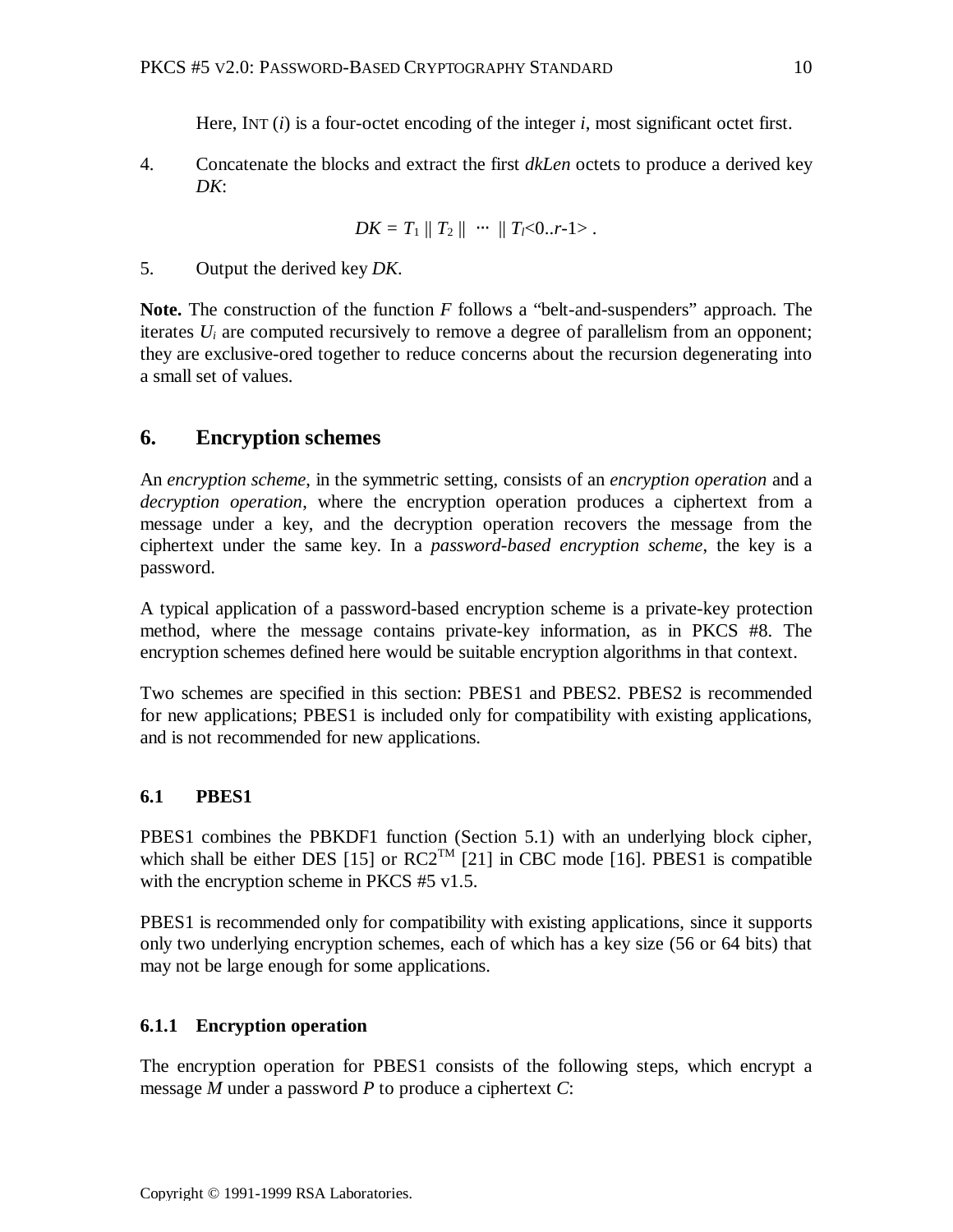- 1. Select an eight-octet salt *S* and an iteration count *c*, as outlined in Section 4.
- 2. Apply the PBKDF1 key derivation function (Section 5.1) to the password *P*, the salt *S*, and the iteration count *c* to produce a derived key *DK* of length 16 octets:

$$
DK = PBKDF1 (P, S, c, 16).
$$

3. Separate the derived key *DK* into an encryption key *K* consisting of the first eight octets of *DK* and an initialization vector *IV* consisting of the next eight octets:

$$
K = DK < 0..7 > , \\
 IV = DK < 8..15 > .
$$

4. Concatenate *M* and a padding string *PS* to form an encoded message *EM*:

$$
EM = M \parallel PS ,
$$

where the padding string *PS* consists of 8-(||*M*|| mod 8) octets each with value 8- (||*M*|| mod 8). The padding string *PS* will satisfy one of the following statements:

$$
PS = 01 - \text{if } ||M|| \mod 8 = 7 ;
$$
  
\n
$$
PS = 02 \ 02 - \text{if } ||M|| \mod 8 = 6 ;
$$
  
\n...  
\n
$$
PS = 08 \ 08 \ 08 \ 08 \ 08 \ 08 \ 08 - \text{if } ||M|| \mod 8 = 0.
$$

The length in octets of the encoded message will be a multiple of eight and it will be possible to recover the message *M* unambiguously from the encoded message. (This padding rule is taken from RFC 1423 [3].)

- 5. Encrypt the encoded message *EM* with the underlying block cipher (DES or RC2) in cipher block chaining mode under the encryption key *K* with initialization vector *IV* to produce the ciphertext *C*. For DES, the key *K* shall be considered as a 64-bit encoding of a 56-bit DES key with parity bits ignored (see [9]). For RC2, the "effective key bits" shall be 64 bits.
- 6. Output the ciphertext *C*.

The salt *S* and the iteration count *c* may be conveyed to the party performing decryption in an AlgorithmIdentifier value (see Appendix A.3).

#### **6.1.2 Decryption operation**

The decryption operation for PBES1 consists of the following steps, which decrypt a ciphertext *C* under a password *P* to recover a message *M*:

1. Obtain the eight-octet salt *S* and the iteration count *c*.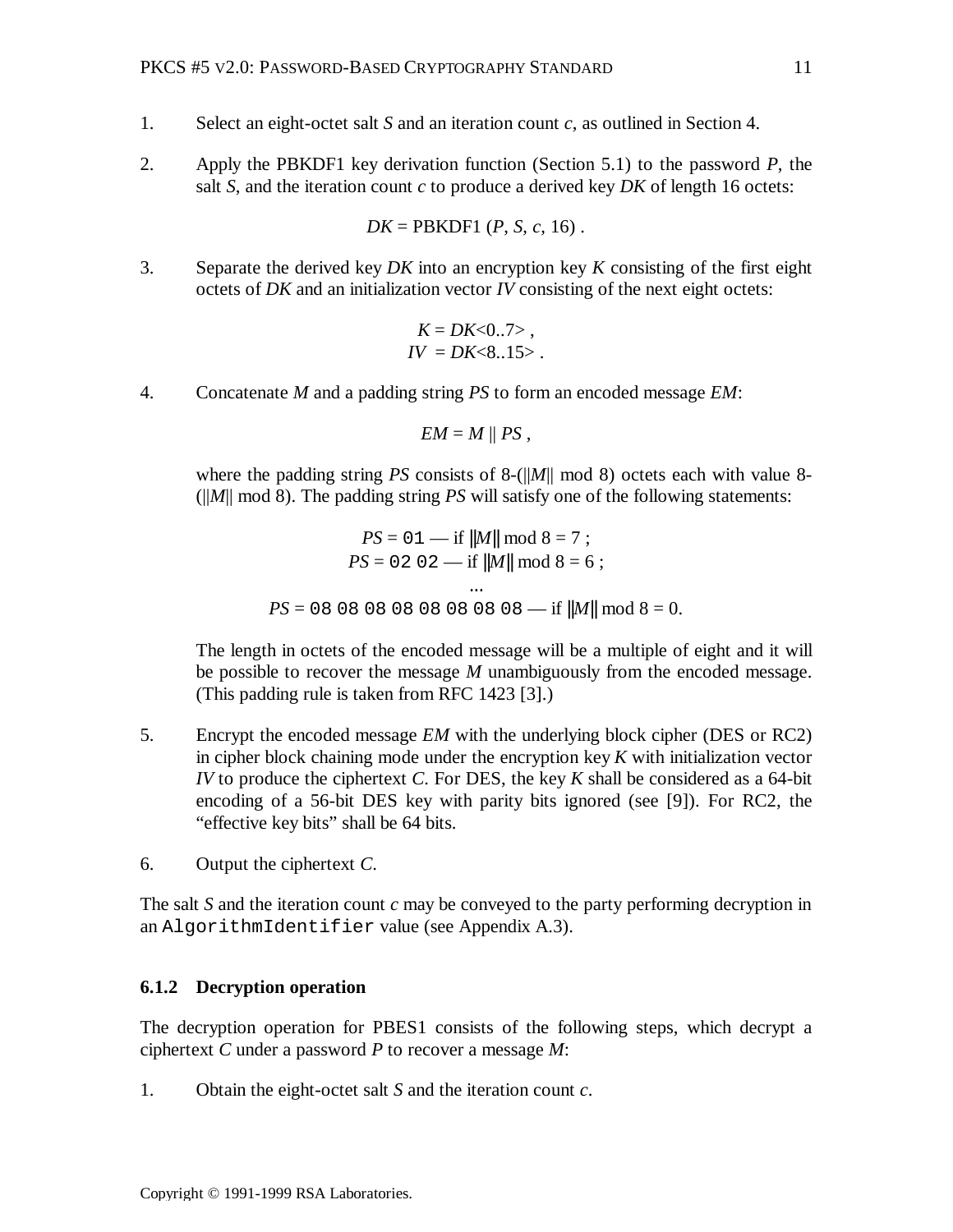2. Apply the PBKDF1 key derivation function (Section 5.1) to the password *P*, the salt *S*, and the iteration count *c* to produce a derived key *DK* of length 16 octets:

$$
DK = PBKDF1 (P, S, c, 16).
$$

3. Separate the derived key *DK* into an encryption key *K* consisting of the first eight octets of *DK* and an initialization vector *IV* consisting of the next eight octets:

$$
K = DK < 0..7 > , \\
 IV = DK < 8..15 > .
$$

- 4. Decrypt the ciphertext *C* with the underlying block cipher (DES or RC2) in cipher block chaining mode under the encryption key *K* with initialization vector *IV* to recover an encoded message *EM*. If the length in octets of the ciphertext *C* is not a multiple of eight, output "decryption error" and stop.
- 5. Separate the encoded message *EM* into a message *M* and a padding string *PS*:

$$
EM = M \parallel PS,
$$

where the padding string *PS* consists of some number *psLen* octets each with value *psLen*, where *psLen* is between 1 and 8. If it is not possible to separate the encoded message *EM* in this manner, output "decryption error" and stop.

6. Output the recovered message *M*.

#### **6.2 PBES2**

PBES2 combines a password-based key derivation function, which shall be PBKDF2 (Section 5.2) for this version of PKCS #5, with an underlying encryption scheme (see Appendix B.2 for examples). The key length and any other parameters for the underlying encryption scheme depend on the scheme.

PBES2 is recommended for new applications.

#### **6.2.1 Encryption operation**

The encryption operation for PBES2 consists of the following steps, which encrypt a message *M* under a password *P* to produce a ciphertext *C*, applying a selected key derivation function *KDF* and a selected underlying encryption scheme:

- 1. Select a salt *S* and an iteration count *c*, as outlined in Section 4.
- 2. Select the length in octets, *dkLen*, for the derived key for the underlying encryption scheme.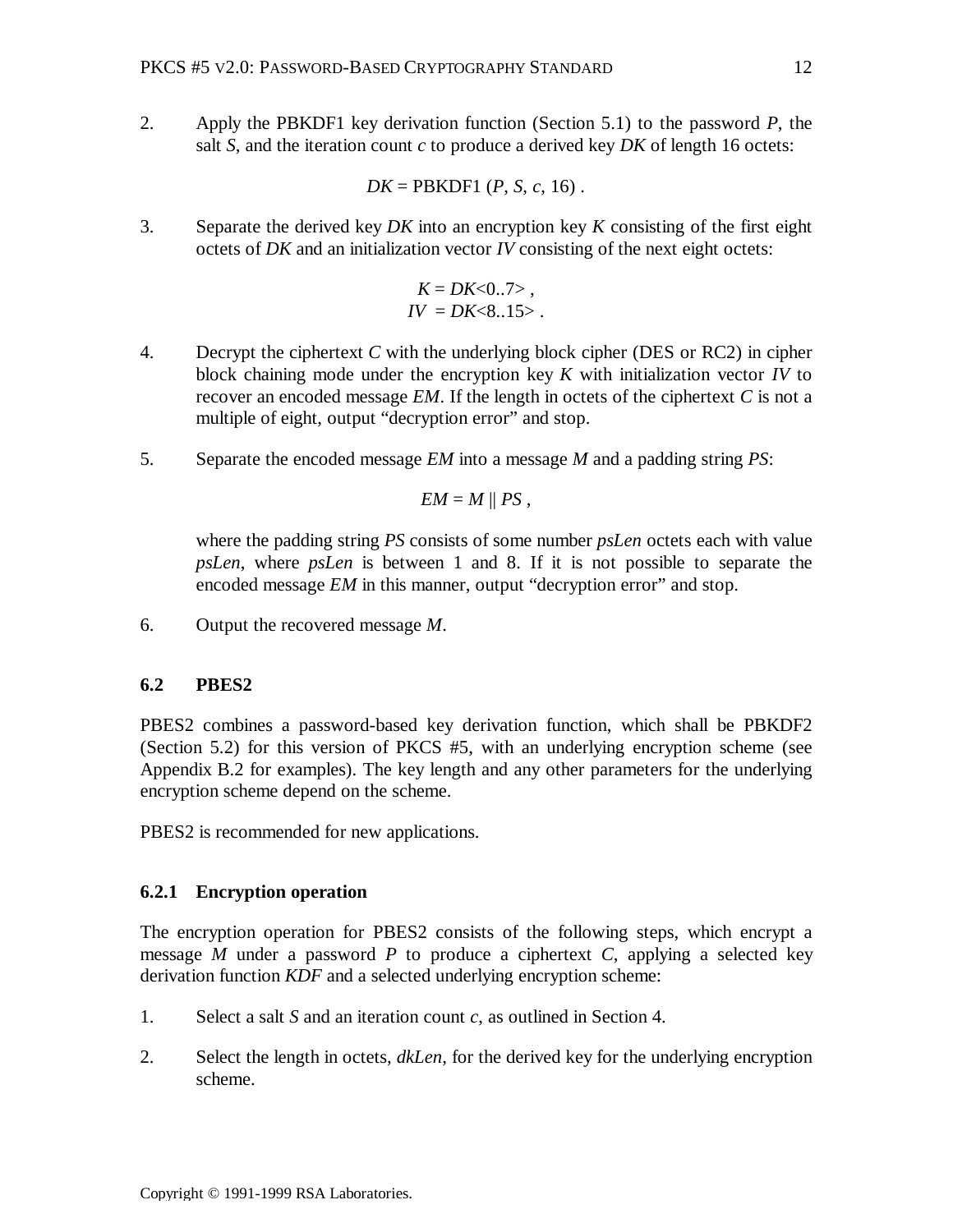3. Apply the selected key derivation function to the password *P*, the salt *S*, and the iteration count *c* to produce a derived key *DK* of length *dkLen* octets:

$$
DK = KDF(P, S, c, dkLen).
$$

- 4. Encrypt the message *M* with the underlying encryption scheme under the derived key *DK* to produce a ciphertext *C*. (This step may involve selection of parameters such as an initialization vector and padding, depending on the underlying scheme.)
- 5. Output the ciphertext *C*.

The salt *S*, the iteration count *c*, the key length *dkLen*, and identifiers for the key derivation function and the underlying encryption scheme may be conveyed to the party performing decryption in an AlgorithmIdentifier value (see Appendix A.4).

#### **6.2.2 Decryption operation**

The decryption operation for PBES2 consists of the following steps, which decrypt a ciphertext *C* under a password *P* to recover a message *M*:

- 1. Obtain the salt *S* for the operation.
- 2. Obtain the iteration count *c* for the key derivation function.
- 3. Obtain the key length in octets, *dkLen*, for the derived key for the underlying encryption scheme.
- 4. Apply the selected key derivation function to the password *P*, the salt *S*, and the iteration count *c* to produce a derived key *DK* of length *dkLen* octets:

$$
DK = KDF(P, S, c, dkLen).
$$

- 5. Decrypt the ciphertext *C* with the underlying encryption scheme under the derived key *DK* to recover a message *M*. If the decryption function outputs "decryption error," then output "decryption error" and stop.
- 6. Output the recovered message *M*.

# **7. Message authentication schemes**

A *message authentication scheme* consists of a *MAC (message authentication code) generation operation* and a *MAC verification operation*, where the MAC generation operation produces a message authentication code from a message under a key, and the MAC verification operation verifies the message authentication code under the same key. In a *password-based message authentication scheme*, the key is a password.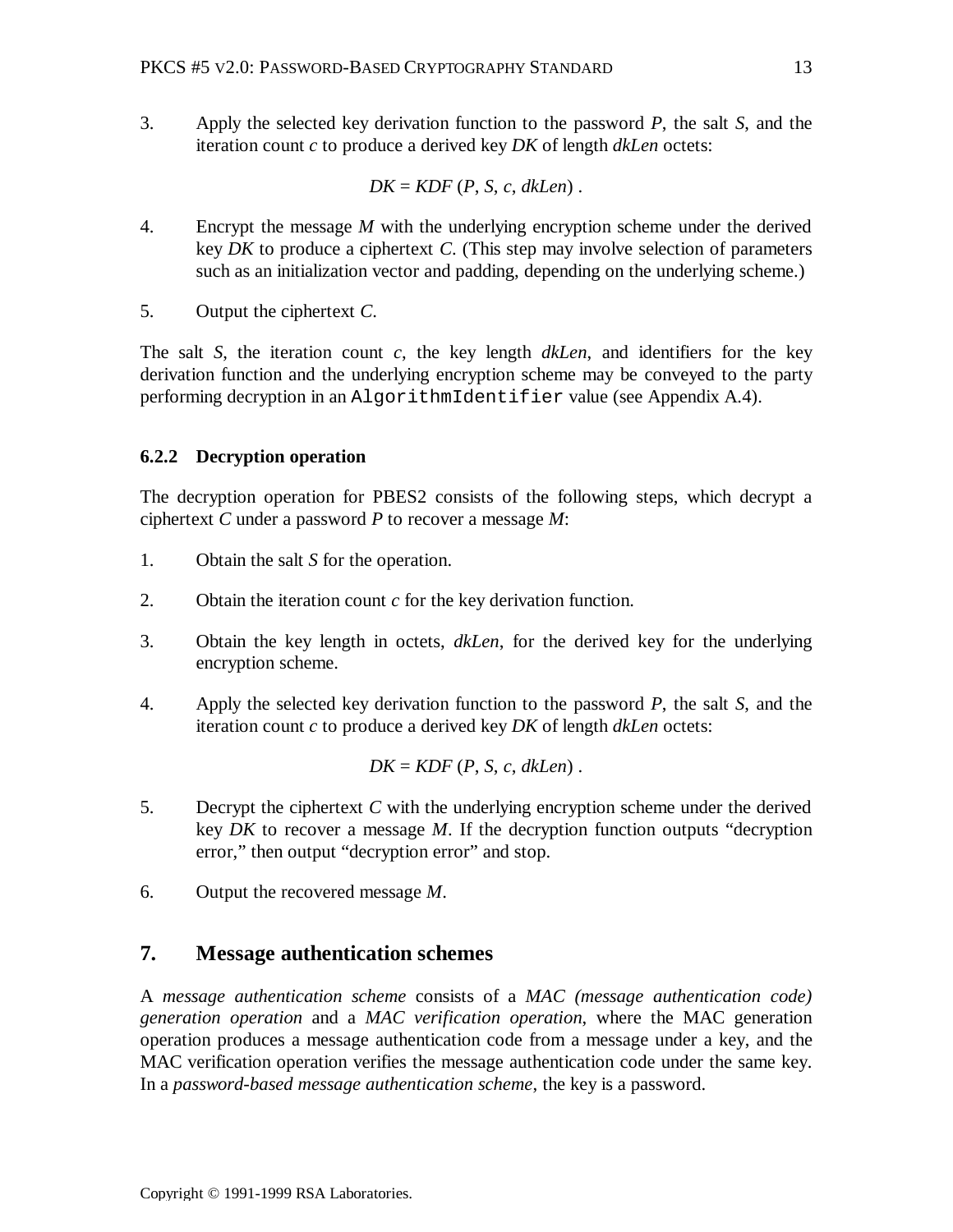One scheme is specified in this section: PBMAC1.

# **7.1 PBMAC1**

PBMAC1 combines a password-based key derivation function, which shall be PBKDF2 (Section 5.2) for this version of PKCS #5, with an underlying message authentication scheme (see Appendix B.3 for an example). The key length and any other parameters for the underlying message authentication scheme depend on the scheme.

#### **7.1.1 MAC generation**

The MAC generation operation for PBMAC1 consists of the following steps, which process a message *M* under a password *P* to generate a message authentication code *T*, applying a selected key derivation function *KDF* and a selected underlying message authentication scheme:

- 1. Select a salt *S* and an iteration count *c*, as outlined in Section 4.
- 2. Select a key length in octets, *dkLen*, for the derived key for the underlying message authentication function.
- 3. Apply the selected key derivation function to the password *P*, the salt *S*, and the iteration count *c* to produce a derived key *DK* of length *dkLen* octets:

 $DK = KDF$  ( $P$ ,  $S$ ,  $c$ ,  $dkLen$ ).

- 4. Process the message *M* with the underlying message authentication scheme under the derived key *DK* to generate a message authentication code *T*.
- 5. Output the message authentication code *T*.

The salt *S*, the iteration count *c*, the key length *dkLen*, and identifiers for the key derivation function and underlying message authentication scheme may be conveyed to the party performing verification in an AlgorithmIdentifier value (see Appendix A.5).

#### **7.1.2 MAC verification**

The MAC verification operation for PBMAC1 consists of the following steps, which process a message *M* under a password *P* to verify a message authentication code *T*:

- 1. Obtain the salt *S* and the iteration count *c*.
- 2. Obtain the key length in octets, *dkLen*, for the derived key for the underlying message authentication scheme.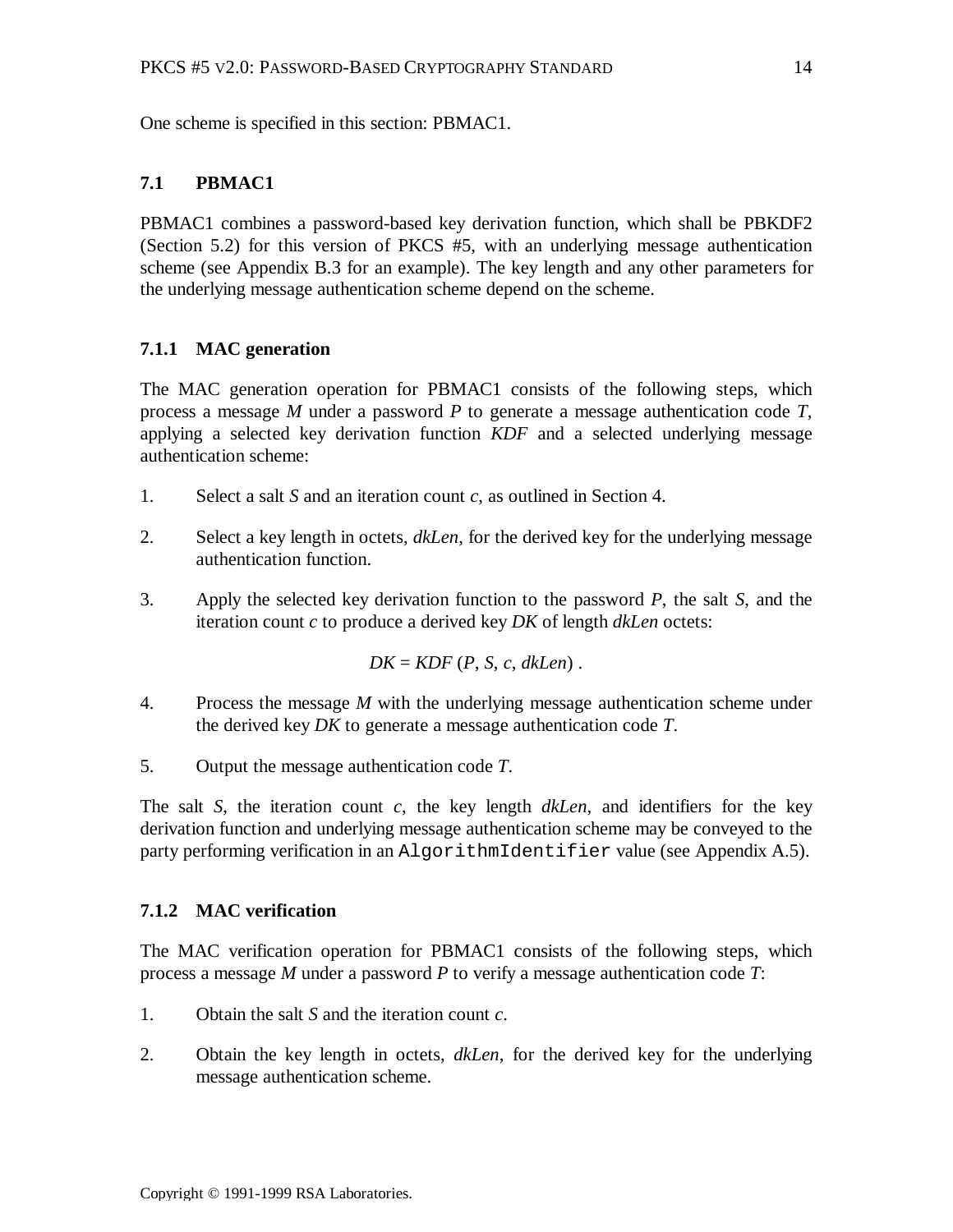3. Apply the selected key derivation function to the password *P*, the salt *S*, and the iteration count *c* to produce a derived key *DK* of length *dkLen* octets:

$$
DK = KDF(P, S, c, dkLen).
$$

- 4. Process the message *M* with the underlying message authentication scheme under the derived key *DK* to verify the message authentication code *T*.
- 5. If the message authentication code verifies, output "correct"; else output "incorrect."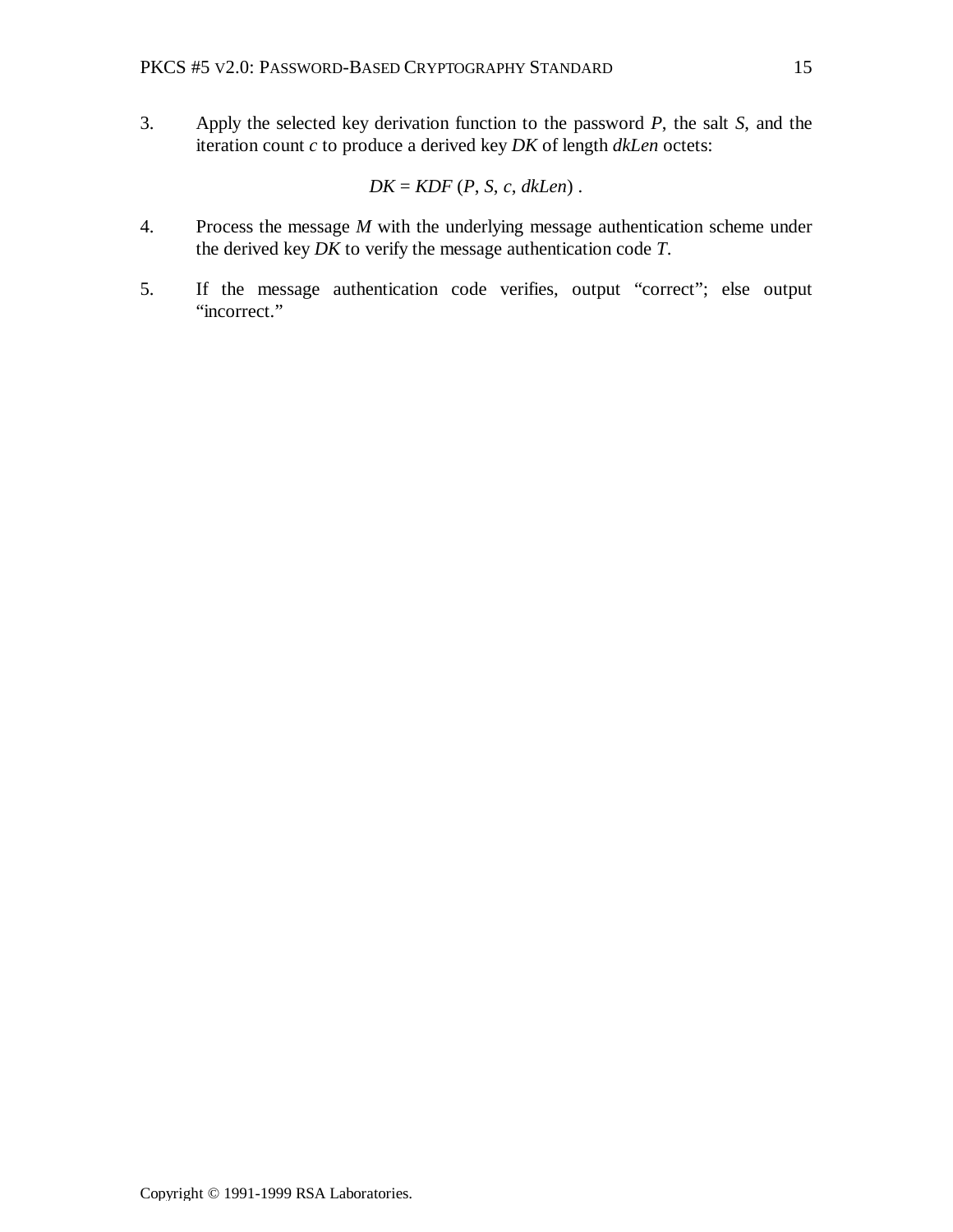# **A. ASN.1 syntax**

This section defines ASN.1 syntax for the key derivation functions, the encryption schemes, the message authentication scheme, and supporting techniques. The intended application of these definitions includes PKCS #8 and other syntax for key management, encrypted data, and integrity-protected data. (Various aspects of ASN.1 are specified in several ISO/IEC standards [9][10][11][12][13][14].)

The object identifier pkcs-5 identifies the arc of the OID tree from which the PKCS #5 specific OIDs in this section are derived:

```
rsadsi OBJECT IDENTIFIER ::=
  \{iso(1) member-body(2) us(840) 113549\}pkcs OBJECT IDENTIFIER ::= {rsadsi 1}
pkcs-5 OBJECT IDENTIFIER ::= {pkcs 5}
```
#### **A.1 PBKDF1**

No object identifier is given for PBKDF1, as the object identifiers for PBES1 are sufficient for existing applications and PBKDF2 is recommended for new applications.

#### **A.2 PBKDF2**

The object identifier id-PBKDF2 identifies the PBKDF2 key derivation function (Section 5.2).

```
id-PBKDF2 OBJECT IDENTIFIER ::= \{pkcs-5 12\}
```
The parameters field associated with this OID in an AlgorithmIdentifier shall have type PBKDF2-params:

```
PBKDF2-params ::= SEQUENCE {
   salt CHOICE {
     specified OCTET STRING,
     otherSource AlgorithmIdentifier {{PBKDF2-SaltSources}}
   },
   iterationCount INTEGER (1..MAX),
   keyLength INTEGER (1..MAX) OPTIONAL,
   prf AlgorithmIdentifier {{PBKDF2-PRFs}} DEFAULT
     algid-hmacWithSHA1 }
```
The fields of type PKDF2-params have the following meanings:

• salt specifies the salt value, or the source of the salt value. It shall either be an octet string or an algorithm ID with an OID in the set PBKDF2-SaltSources, which is reserved for future versions of PKCS #5.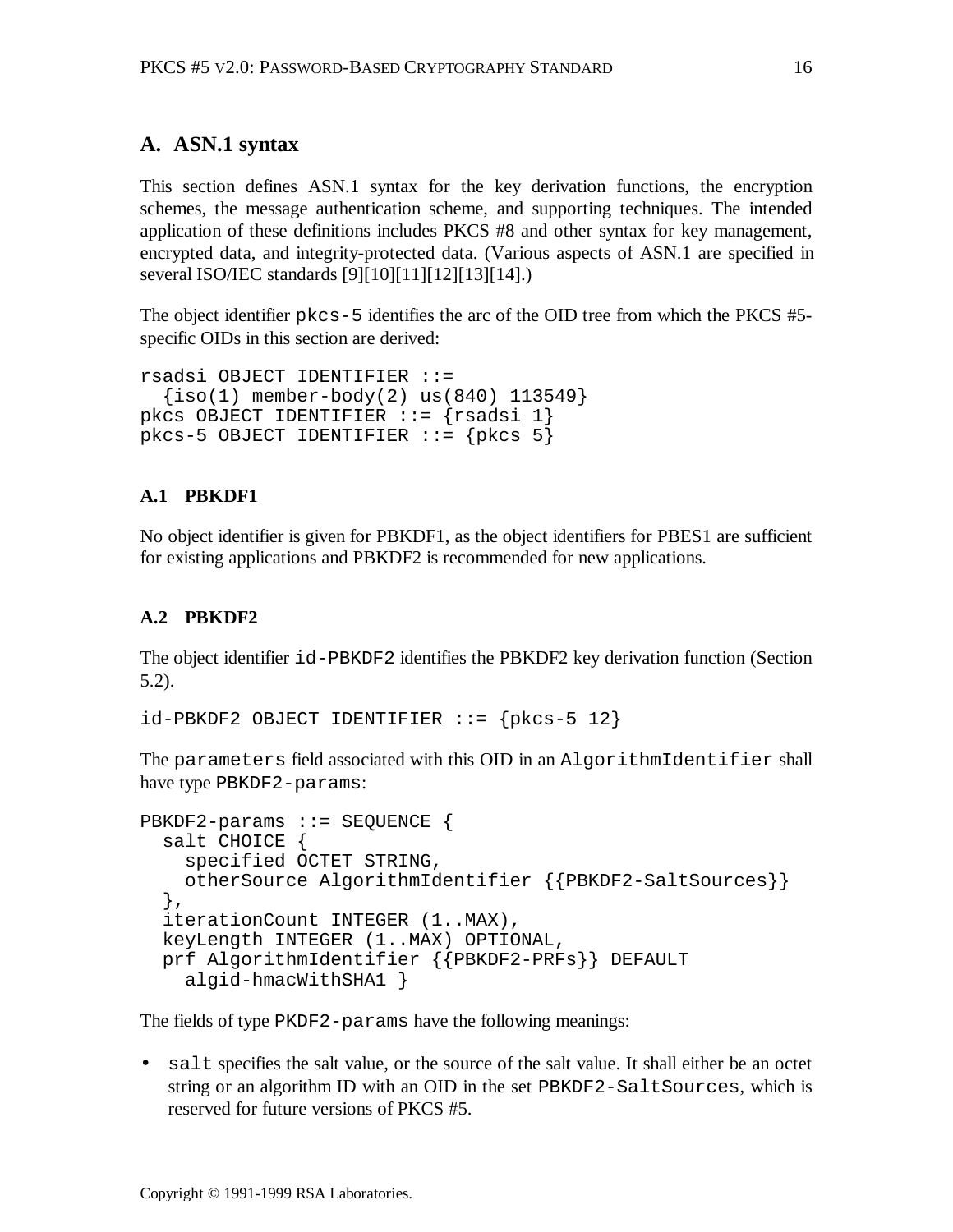The salt-source approach is intended to indicate how the salt value is to be generated as a function of parameters in the algorithm ID, application data, or both. For instance, it may indicate that the salt value is produced from the encoding of a structure that specifies detailed information about the derived key as suggested in Section 4.1. Some of the information may be carried elsewhere, e.g., in the encryption algorithm ID. However, such facilities are deferred to a future version of PKCS #5.

In this version, an application may achieve the benefits mentioned in Section 4.1 by choosing a particular interpretation of the salt value in the specified alternative.

PBKDF2-SaltSources ALGORITHM-IDENTIFIER ::= { ... }

- iterationCount specifies the iteration count. The maximum iteration count allowed depends on the implementation. It is expected that implementation profiles may further constrain the bounds.
- keyLength, an optional field, is the length in octets of the derived key. The maximum key length allowed depends on the implementation; it is expected that implementation profiles may further constrain the bounds. The field is provided for convenience only; the key length is not cryptographically protected. If there is concern about interaction between operations with different key lengths for a given salt (see Section 4.1), the salt should distinguishes among the different key lengths.
- prf identifies the underlying pseudorandom function. It shall be an algorithm ID with an OID in the set PBKDF2-PRFs, which for this version of PKCS #5 shall consist of id-hmacWithSHA1 (see Appendix B.1.1) and any other OIDs defined by the application.

```
PBKDF2-PRFs ALGORITHM-IDENTIFIER ::=
  \{ {NULL IDENTIFIED BY id-hmacWithSHA1}, ... }
```
The default pseudorandom function is HMAC-SHA-1:

```
algid-hmacWithSHA1 AlgorithmIdentifier {{PBKDF2-PRFs}} ::=
   {algorithm id-hmacWithSHA1, parameters NULL : NULL}
```
#### **A.3 PBES1**

Different object identifiers identify the PBES1 encryption scheme (Section 6.1) according to the underlying hash function in the key derivation function and the underlying block cipher, as summarized in the following table:

| <b>Hash Function</b> | <b>Block Cipher</b> | om         |
|----------------------|---------------------|------------|
| MD2                  | <b>DES</b>          | $pkcs-5.1$ |
| MD2                  |                     | $pkcs-5.4$ |
|                      | 7ES                 | $pkcs-5.3$ |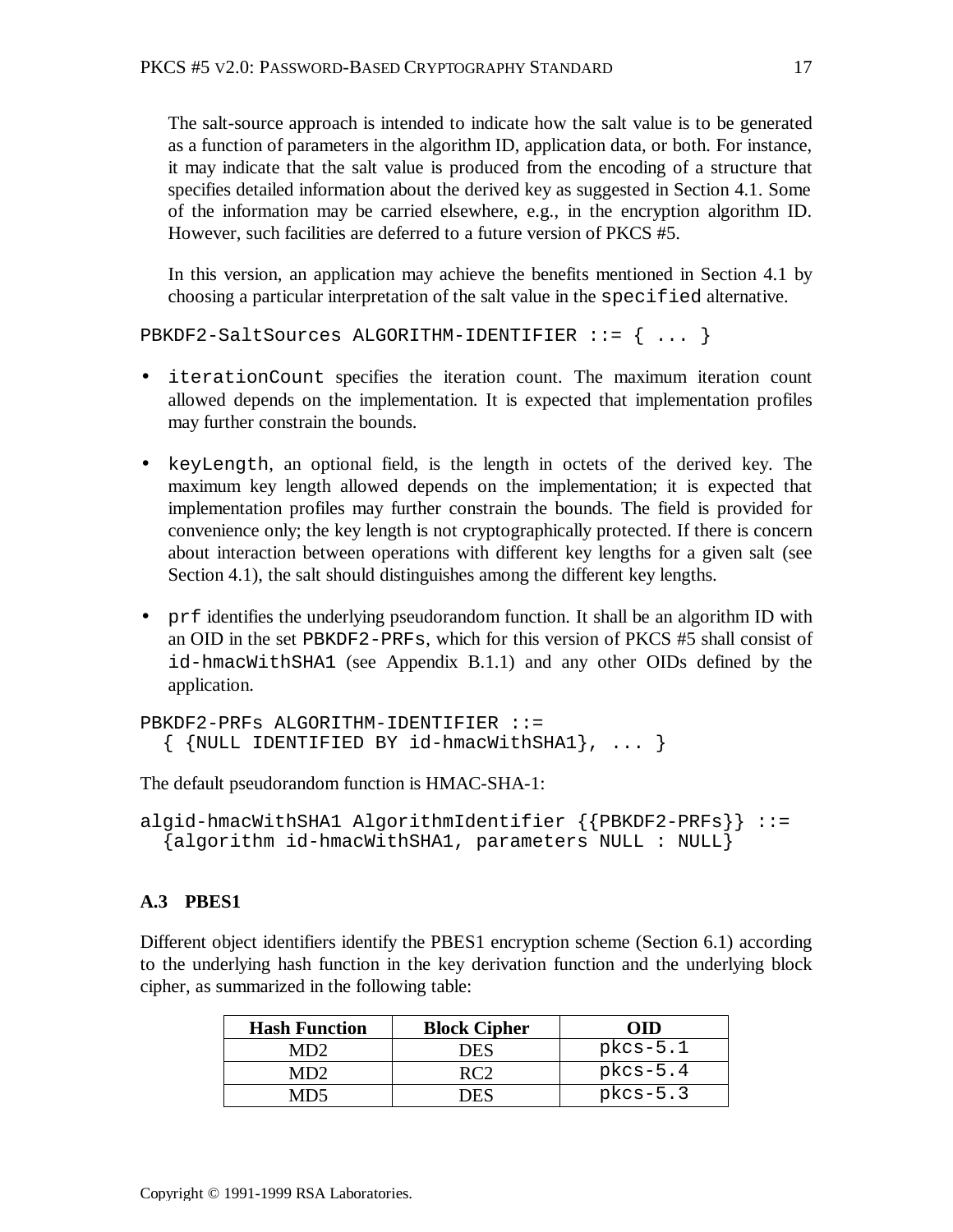| MD5   |     | $pkcs-5.6$  |
|-------|-----|-------------|
| SHA-1 | DES | pkcs-5.10   |
| SHA-1 |     | $pkcs-5.11$ |

pbeWithMD2AndDES-CBC OBJECT IDENTIFIER ::= {pkcs-5 1}  $pbewithMD2AndRC2-CBC OBJECT IDENTIFYER := {pkcs-5 4}$ pbeWithMD5AndDES-CBC OBJECT IDENTIFIER ::= {pkcs-5 3} pbeWithMD5AndRC2-CBC OBJECT IDENTIFIER ::= {pkcs-5 6} pbeWithSHA1AndDES-CBC OBJECT IDENTIFIER ::= {pkcs-5 10} pbeWithSHA1AndRC2-CBC OBJECT IDENTIFIER ::= {pkcs-5 11}

For each OID, the parameters field associated with the OID in an AlgorithmIdentifier shall have type PBEParameter:

```
PBEParameter ::= SEQUENCE {
   salt OCTET STRING (SIZE(8)),
   iterationCount INTEGER }
```
The fields of type PBEParameter have the following meanings:

- salt specifies the salt value, an eight-octet string.
- iterationCount specifies the iteration count.

#### **A.4 PBES2**

The object identifier id-PBES2 identifies the PBES2 encryption scheme (Section 6.2).

 $id-PBES2$  OBJECT IDENTIFIER  $::=$  {p $kcs-5$  13}

The parameters field associated with this OID in an AlgorithmIdentifier shall have type PBES2-params:

```
PBES2-params ::= SEQUENCE {
  keyDerivationFunc AlgorithmIdentifier {{PBES2-KDFs}},
   encryptionScheme AlgorithmIdentifier {{PBES2-Encs}} }
```
The fields of type PBES2-params have the following meanings:

• keyDerivationFunc identifies the underlying key derivation function. It shall be an algorithm ID with an OID in the set PBES2-KDFs, which for this version of PKCS #5 shall consist of id-PBKDF2 (Appendix A.2).

```
PBES2-KDFs ALGORITHM-IDENTIFIER ::=
  \{ {PBKDF2-params IDENTIFIED BY id-PBKDF2}, ... }
```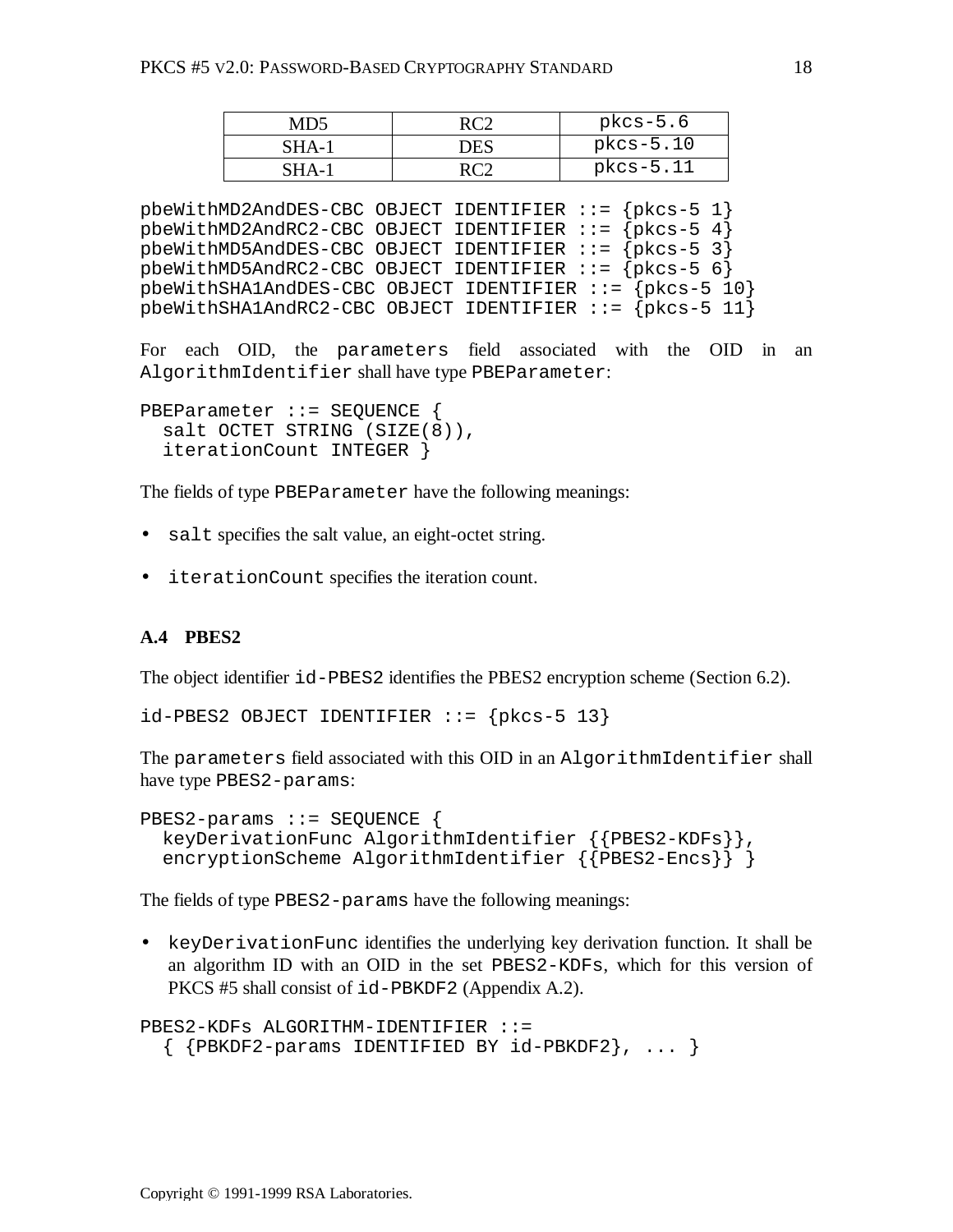• encryptionScheme identifies the underlying encryption scheme. It shall be an algorithm ID with an OID in the set PBES2-Encs, whose definition is left to the application. Example underlying encryption schemes are given in Appendix B.2.

```
PBES2-Encs ALGORITHM-IDENTIFIER ::= { ... }
```
#### **A.5 PBMAC1**

The object identifier id-PBMAC1 identifies the PBMAC1 message authentication scheme (Section 7.1).

```
id-PBMAC1 OBJECT IDENTIFIER ::= \{pkcs-5 14\}
```
The parameters field associated with this OID in an AlgorithmIdentifier shall have type PBMAC1-params:

```
PBMAC1-params ::= SEQUENCE {
   keyDerivationFunc AlgorithmIdentifier {{PBMAC1-KDFs}},
  messageAuthScheme AlgorithmIdentifier {{PBMAC1-MACs}} }
```
The keyDerivationFunc field has the same meaning as the corresponding field of PBES2-params (Appendix A.4) except that the set of OIDs is PBMAC1-KDFs.

```
PBMAC1-KDFs ALGORITHM-IDENTIFIER ::=
  \{ {PBKDF2-params IDENTIFIED BY id-PBKDF2}, ... }
```
The messageAuthScheme field identifies the underlying message authentication scheme. It shall be an algorithm ID with an OID in the set PBMAC1-MACs, whose definition is left to the application. Example underlying encryption schemes are given in Appendix B.3.

```
PBMAC1-MACs ALGORITHM-IDENTIFIER ::= { ... }
```
#### **B. Supporting techniques**

This section gives several examples of underlying functions and schemes supporting the password-based schemes in Sections 5, 6 and 7. While these supporting techniques are appropriate for applications to implement, none of them is required to be implemented. It is expected, however, that profiles for PKCS #5 will be developed that specify particular supporting techniques.

This section also gives object identifiers for the supporting techniques.

The object identifiers digestAlgorithm and encryptionAlgorithm identify the arcs from which certain algorithm OIDs referenced in this section are derived: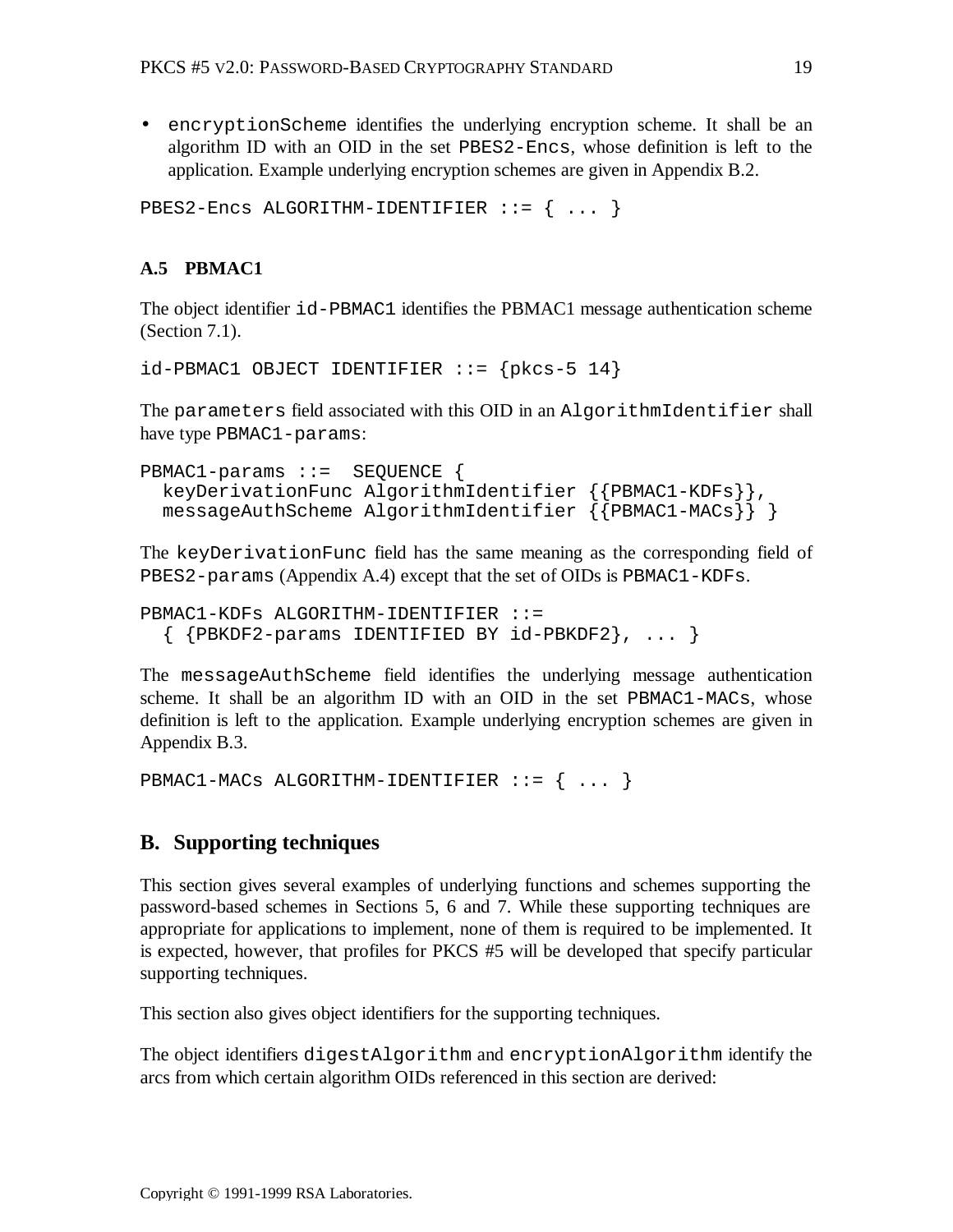```
digestAlgorithm OBJECT IDENTIFIER ::= {rsadsi 2}
encryptionAlgorithm OBJECT IDENTIFIER ::= {r}sadsi 3
```
#### **B.1 Pseudorandom functions**

An example pseudorandom function for PBKDF2 (Section 5.2) is HMAC-SHA-1.

#### **B.1.1 HMAC-SHA-1**

HMAC-SHA-1 is the pseudorandom function corresponding to the HMAC message authentication code [7] based on the SHA-1 hash function [18]. The pseudorandom function is the same function by which the message authentication code is computed, with a full-length output. (The first argument to the pseudorandom function *PRF* serves as HMAC's "key," and the second serves as HMAC's "text." In the case of PBKDF2, the "key" is thus the password and the "text" is the salt.) HMAC-SHA-1 has a variable key length and a 20-octet (160-bit) output value.

Although the length of the key to HMAC-SHA-1 is essentially unbounded, the effective search space for pseudorandom function outputs may be limited by the structure of the function. In particular, when the key is longer than 512 bits, HMAC-SHA-1 will first hash it to 160 bits. Thus, even if a long derived key consisting of several pseudorandom function outputs is produced from a key, the effective search space for the derived key will be at most 160 bits. Although the specific limitation for other key sizes depends on details of the HMAC construction, one should assume, to be conservative, that the effective search space is limited to 160 bits for other key sizes as well.

(The 160-bit limitation should not generally pose a practical limitation in the case of password-based cryptography, since the search space for a password is unlikely to be greater than 160 bits.)

The object identifier id-hmacWithSHA1 identifies the HMAC-SHA-1 pseudorandom function:

 $id$ -hmacWithSHA1 OBJECT IDENTIFIER ::=  $\{digestAlgorithm 7\}$ 

The parameters field associated with this OID in an AlgorithmIdentifier shall have type NULL. This object identifier is employed in the object set PBKDF2-PRFs (Appendix A.2).

**Note.** Although HMAC-SHA-1 was designed as a message authentication code, its proof of security is readily modified to accommodate requirements for a pseudorandom function, under stronger assumptions. A hash function may also meet the requirements of a pseudorandom function under certain assumptions. For instance, the direct application of a hash function to to the concatenation of the "key" and the "text" may be appropriate, provided that "text" has appropriate structure to prevent certain attacks. HMAC-SHA-1 is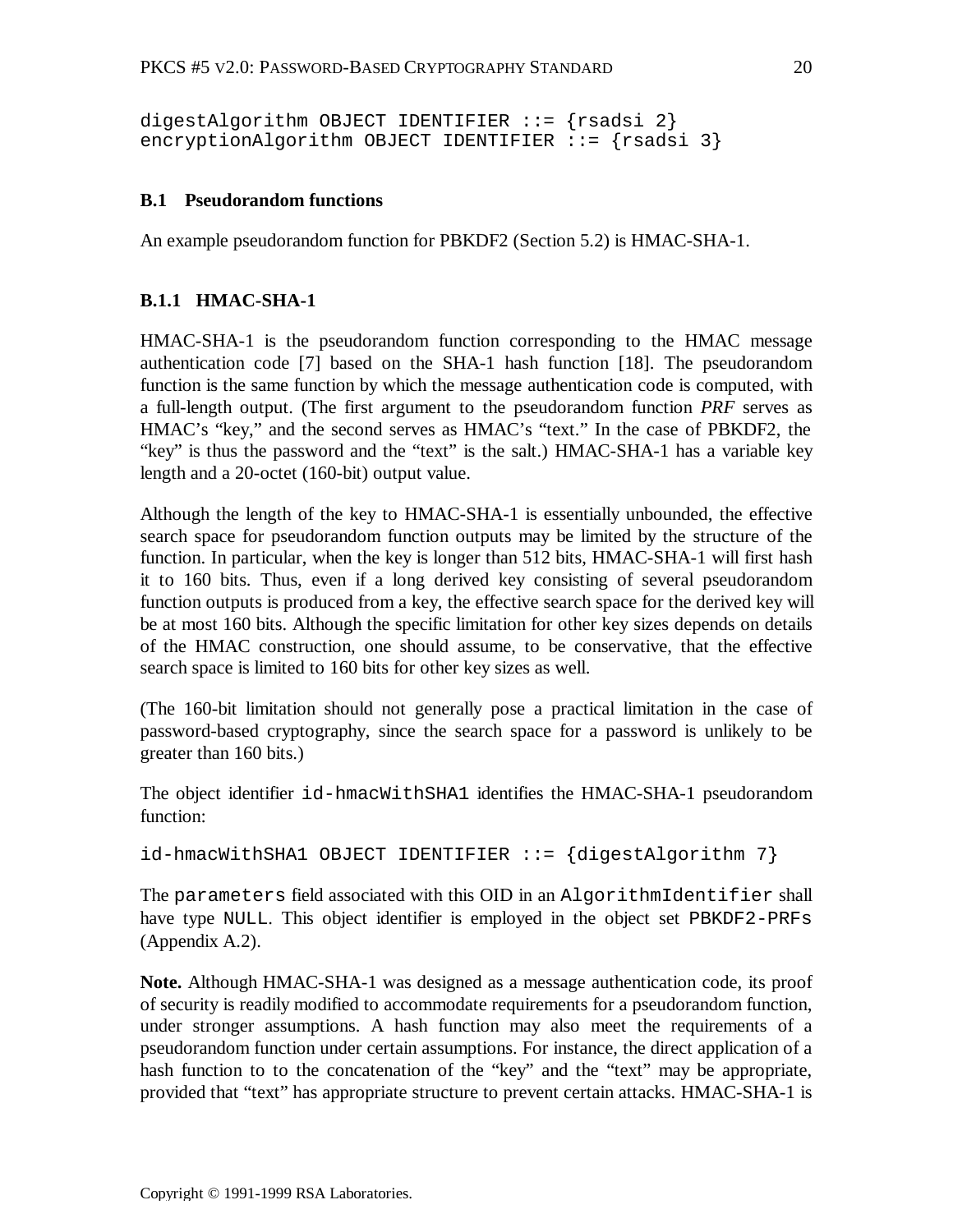preferable, however, because it treats "key" and "text" as separate arguments and does not require "text" to have any structure.

#### **B.2 Encryption schemes**

Example pseudorandom functions for PBES2 (Section 6.2) are DES-CBC-Pad, DES-EDE2-CBC-Pad, RC2-CBC-Pad, and RC5-CBC-Pad.

The object identifiers given in this section are intended to be employed in the object set PBES2-Encs (Appendix A.4).

#### **B.2.1 DES-CBC-Pad**

DES-CBC-Pad is single-key DES [15] in CBC mode [16] with the RFC 1423 padding operation (see Section 6.1.1). DES-CBC-Pad has an eight-octet encryption key and an eight-octet initialization vector. The key is considered as a 64-bit encoding of a 56-bit DES key with parity bits ignored.

The object identifier desCBC (defined in the NIST/OSI Implementors' Workshop agreements) identifies the DES-CBC-Pad encryption scheme:

```
desCBC OBJECT IDENTIFIER ::=
  {\text{iso}(1)} identified-organization(3) \text{oiw}(14) secsig(3)
     algorithms(2) 7}
```
The parameters field associated with this OID in an AlgorithmIdentifier shall have type OCTET STRING  $(SIZE(8))$ , specifying the initialization vector for CBC mode.

#### **B.2.2 DES-EDE3-CBC-Pad**

DES-EDE3-CBC-Pad is three-key triple-DES in CBC mode [1] with the RFC 1423 padding operation. DES-EDE3-CBC-Pad has a 24-octet encryption key and an eight-octet initialization vector. The key is considered as the concatenation of three eight-octet keys, each of which is a 64-bit encoding of a 56-bit DES key with parity bits ignored.

The object identifier des-EDE3-CBC identifies the DES-EDE3-CBC-Pad encryption scheme:

```
des-EDE3-CBC OBJECT IDENTIFIER ::= {encryptionAlgorithm 7}
```
The parameters field associated with this OID in an AlgorithmIdentifier shall have type OCTET STRING (SIZE(8)), specifying the initialization vector for CBC mode.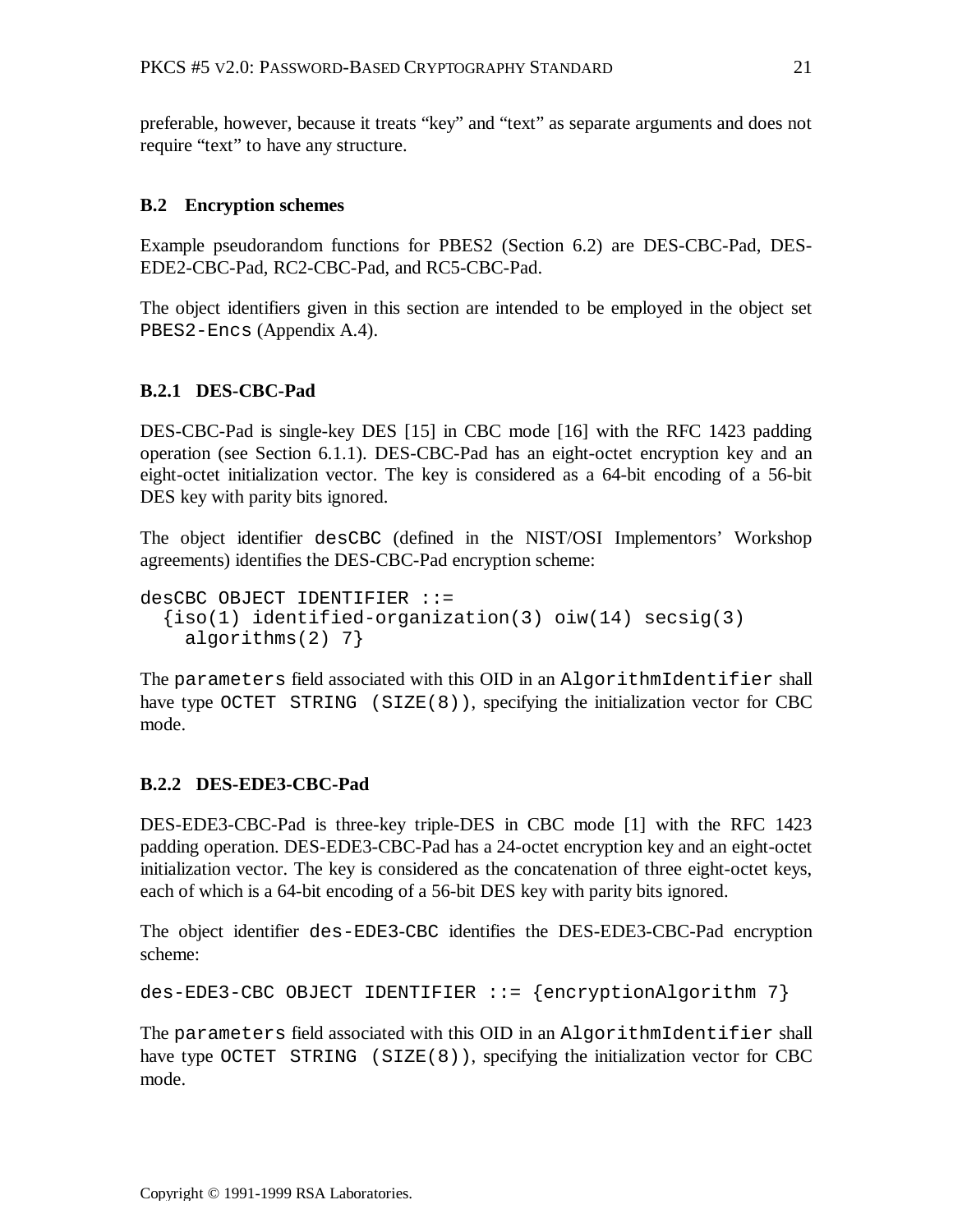**Note.** An OID for DES-EDE3-CBC without padding is given in ANSI X9.52 [1]; the one given here is preferred since it specifies padding.

#### **B.2.3 RC2-CBC-Pad**

RC2-CBC-Pad is the  $RC2^{TM}$  encryption algorithm [21] in CBC mode with the RFC 1423 padding operation. RC2-CBC-Pad has a variable key length, from one to 128 octets, a separate "effective key bits" parameter from one to 1024 bits that limits the effective search space independent of the key length, and an eight-octet initialization vector.

The object identifier rc2CBC identifies the RC2-CBC-Pad encryption scheme:

```
rc2CBC OBJECT IDENTIFIER ::= {encryptionAlgorithm 2}
```
The parameters field associated with OID in an AlgorithmIdentifier shall have type RC2-CBC-Parameter:

```
RC2-CBC-Parameter ::= SEQUENCE {
   rc2ParameterVersion INTEGER OPTIONAL,
   iv OCTET STRING (SIZE(8)) }
```
The fields of type RC2-CBCParameter have the following meanings:

• rc2ParameterVersion is a proprietary RSA Data Security, Inc. encoding of the "effective key bits" for RC2. The following encodings are defined:

| <b>Effective key bits</b> | <b>Encoding</b> |
|---------------------------|-----------------|
|                           | 160             |
| 54                        | 120             |
| 128                       | 58              |
| $b \ge 256$               |                 |

If the rc2ParameterVersion field is omitted, the "effective key bits" defaults to 32. (This is for backward compatibility with certain very old implementations.)

• iv is the eight-octet initialization vector.

#### **B.2.4 RC5-CBC-Pad**

 $\overline{a}$ 

RC5-CBC-Pad is the RC5<sup>TM</sup> encryption algorithm [20] in CBC mode with a generalization of the RFC 1423 padding operation<sup>1</sup>. This scheme is fully specified in [2]. RC5-CBC-Pad

<sup>&</sup>lt;sup>1</sup> The generalization of the padding operation is as follows. For RC5 with a 64-bit block size, the padding string is as defined in RFC 1423. For RC5 with a 128-bit block size, the padding string consists of 16-  $(||M|| \text{ mod } 16)$  octets each with value 16- $(||M|| \text{ mod } 16)$ .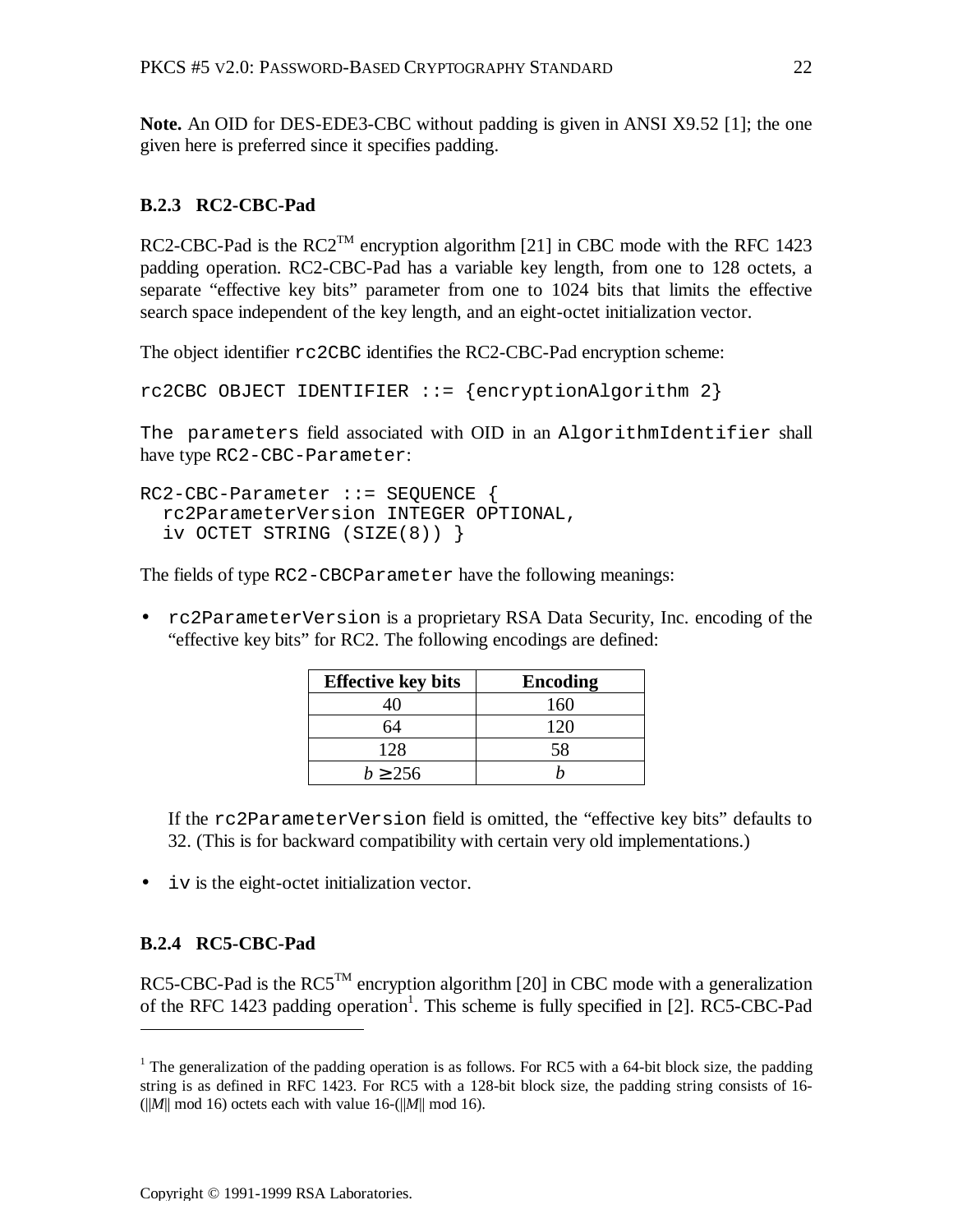has a variable key length, from 0 to 256 octets, and supports both a 64-bit block size and a 128-bit block size. For the former, it has an eight-octet initialization vector, and for the latter, a 16-octet initialization vector. RC5-CBC-Pad also has a variable number of "rounds" in the encryption operation, from 8 to 127.

The object identifier rc5-CBC-PAD [2] identifies RC5-CBC-Pad encryption scheme:

```
rc5-CBC-PAD OBJECT IDENTIFIER ::= {encryptionAlgorithm 9}
```
The parameters field associated with this OID in an AlgorithmIdentifier shall have type RC5-CBC-Parameters:

```
RC5-CBC-Parameters ::= SEQUENCE {
 version INTEGER \{v1-0(16)\} (v1-0),
  rounds INTEGER (8..127),
  blockSizeInBits INTEGER (64 | 128),
   iv OCTET STRING OPTIONAL }
```
The fields of type RC5-CBC-Parameters have the following meanings:

- version is the version of the algorithm, which shall be  $v1-0$ .
- rounds is the number of rounds in the encryption operation, which shall be between 8 and 127.
- blockSizeInBits is the block size in bits, which shall be 64 or 128.
- iv is the initialization vector, an eight-octet string for 64-bit RC5 and a 16-octet string for 128-bit RC5. The default is a string of the appropriate length consisting of zero octets.

#### **B.3 Message authentication schemes**

An example message authentication scheme for PBMAC1 (Section 7.1) is HMAC-SHA-1.

# **B.3.1 HMAC-SHA-1**

HMAC-SHA-1 is the HMAC message authentication scheme [7] based on the SHA-1 hash function [18]. HMAC-SHA-1 has a variable key length and a 20-octet (160-bit) message authentication code.

The object identifier id-hmacWithSHA1 (see Appendix B.1.1) identifies the HMAC-SHA-1 message authentication scheme. (The object identifier is the same for both the pseudorandom function and the message authentication scheme; the distinction is to be understood by context.) This object identifier is intended to be employed in the object set PBMAC1-Macs (Appendix A.5).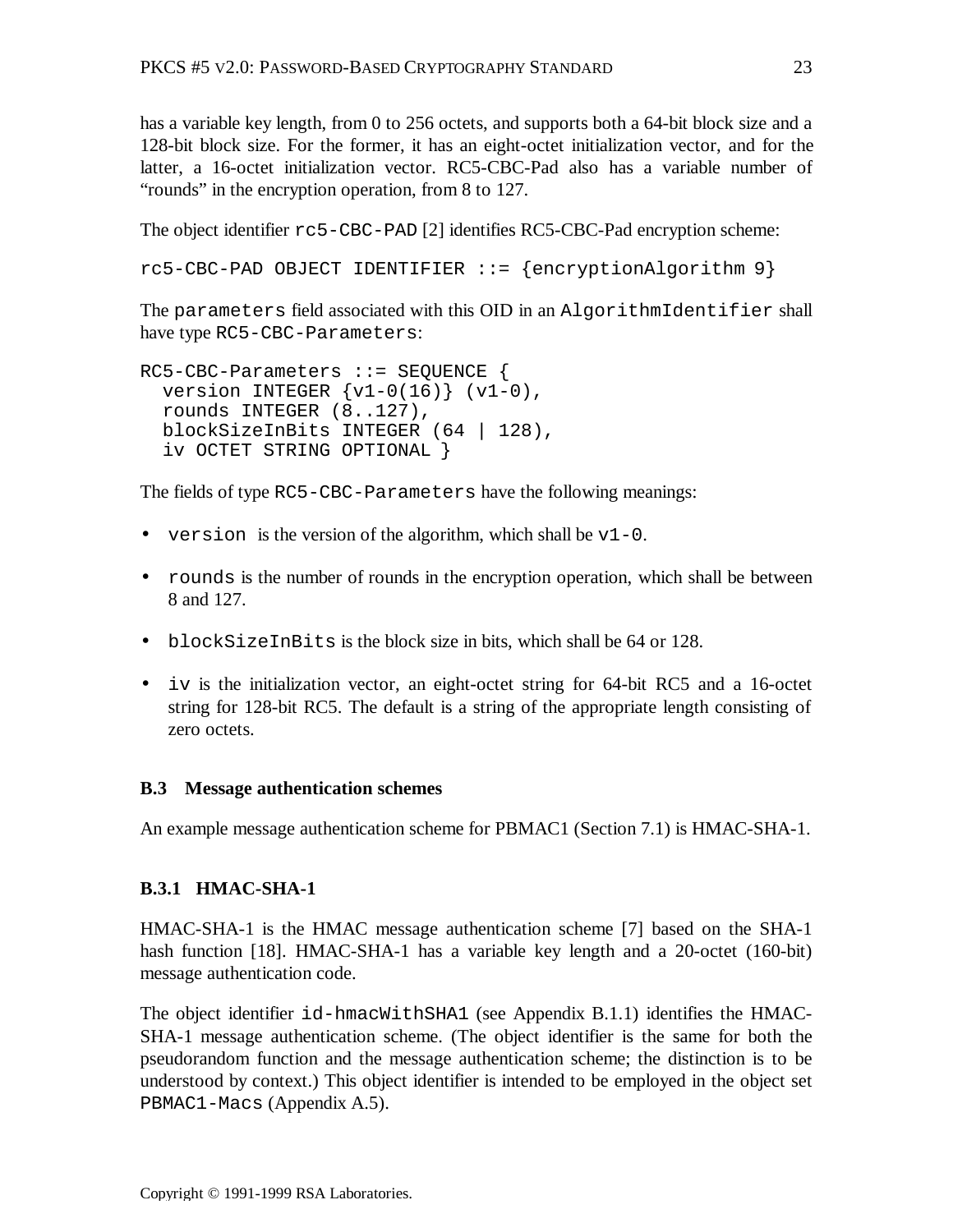# **C. ASN.1 module**

For reference purposes, the ASN.1 syntax in the preceding sections is presented as an ASN.1 module here.

```
-- PKCS #5 v2.0 ASN.1 Module
-- Revised March 25, 1999
-- This module has been checked for conformance with the
-- ASN.1 standard by the OSS ASN.1 Tools
PKCS5v2-0 {iso(1) member-body(2) us(840) rsadsi(113549)
  pkcs(1) pkcs-5(5) modules(16) pkcs5v2-0(1)DEFINITIONS ::= BEGIN
-- Basic object identifiers
rsadsi OBJECT IDENTIFIER ::=
  \{iso(1) member-body(2) us(840) 113549}
pkcs OBJECT IDENTIFIER ::= {rsadsi 1}
pkcs-5 OBJECT IDENTIFIER ::= {pkcs 5}
-- Basic types and classes
AlgorithmIdentifier { ALGORITHM-IDENTIFIER:InfoObjectSet }
::=
SEOUENCE {
   algorithm ALGORITHM-IDENTIFIER.&id({InfoObjectSet}),
   parameters ALGORITHM-IDENTIFIER.&Type({InfoObjectSet}
    \{@algorithm}\} OPTIONAL \}ALGORITHM-IDENTIFIER ::= TYPE-IDENTIFIER
-- PBKDF2
PBKDF2Algorithms ALGORITHM-IDENTIFIER ::=
   { {PBKDF2-params IDENTIFIED BY id-PBKDF2}, ...}
id-PBKDF2 OBJECT IDENTIFIER ::= {pkcs-5 12}
algid-hmacWithSHA1 AlgorithmIdentifier {{PBKDF2-PRFs}} ::=
   {algorithm id-hmacWithSHA1, parameters NULL : NULL}
PBKDF2-params ::= SEQUENCE {
   salt CHOICE {
     specified OCTET STRING,
     otherSource AlgorithmIdentifier {{PBKDF2-SaltSources}}
   },
   iterationCount INTEGER (1..MAX),
```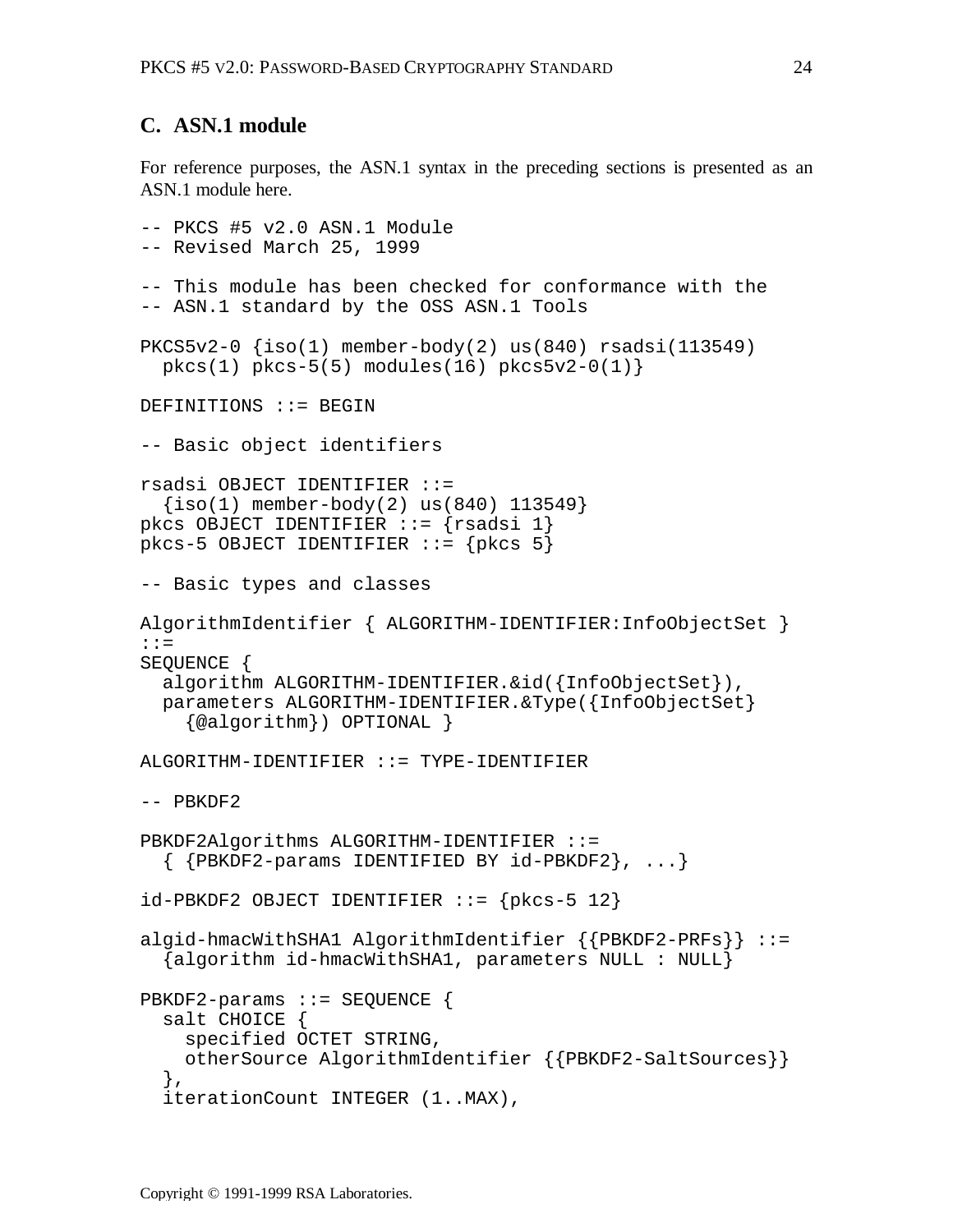```
 keyLength INTEGER (1..MAX) OPTIONAL,
   prf AlgorithmIdentifier {{PBKDF2-PRFs}} DEFAULT
     algid-hmacWithSHA1 }
PBKDF2-SaltSources ALGORITHM-IDENTIFIER ::= { ... }
PBKDF2-PRFs ALGORITHM-IDENTIFIER ::=
  \{ \{ NULL IDENTIFIED BY id-hmacWithSHA1\}, ... \} -- PBES1
PBES1Algorithms ALGORITHM-IDENTIFIER ::=
   { {PBEParameter IDENTIFIED BY pbeWithMD2AndDES-CBC} |
     {PBEParameter IDENTIFIED BY pbeWithMD2AndRC2-CBC} |
     {PBEParameter IDENTIFIED BY pbeWithMD5AndDES-CBC} |
     {PBEParameter IDENTIFIED BY pbeWithMD5AndRC2-CBC} |
     {PBEParameter IDENTIFIED BY pbeWithSHA1AndDES-CBC} |
     {PBEParameter IDENTIFIED BY pbeWithSHA1AndRC2-CBC}, ...}
pbeWithMD2AndDES-CBC OBJECT IDENTIFIER ::= {pkcs-5 1}
pbeWithMD2AndRC2-CBC OBJECT IDENTIFIER ::= {pkcs-5 4}
pbeWithMD5AndDES-CBC OBJECT IDENTIFIER ::= {pkcs-5 3}
pbeWithMD5AndRC2-CBC OBJECT IDENTIFIER ::= {pkcs-5 6}
pbeWithSHA1AndDES-CBC OBJECT IDENTIFIER ::= {pkcs-5 10}
pbeWithSHA1AndRC2-CBC OBJECT IDENTIFIER ::= {pkcs-5 11}
PBEParameter ::= SEQUENCE {
   salt OCTET STRING (SIZE(8)),
   iterationCount INTEGER }
-- PBES2
PBES2Algorithms ALGORITHM-IDENTIFIER ::=
  \{ {PBES2-params IDENTIFIED BY id-PBES2}, ...}
id-PBES2 OBJECT IDENTIFIER := \{pkcs-5 13\}PBES2-params ::= SEQUENCE {
   keyDerivationFunc AlgorithmIdentifier {{PBES2-KDFs}},
  encryptionScheme AlgorithmIdentifier {{PBES2-Encs}} }
PBES2-KDFs ALGORITHM-IDENTIFIER ::=
  \{ {PBKDF2-params IDENTIFIED BY id-PBKDF2}, ... }
PBES2-Encs ALGORITHM-IDENTIFIER ::= \{ \ldots \}-- PBMAC1
PBMAC1Algorithms ALGORITHM-IDENTIFIER ::=
  \{ {PBMAC1-params IDENTIFIED BY id-PBMAC1}, ...}
```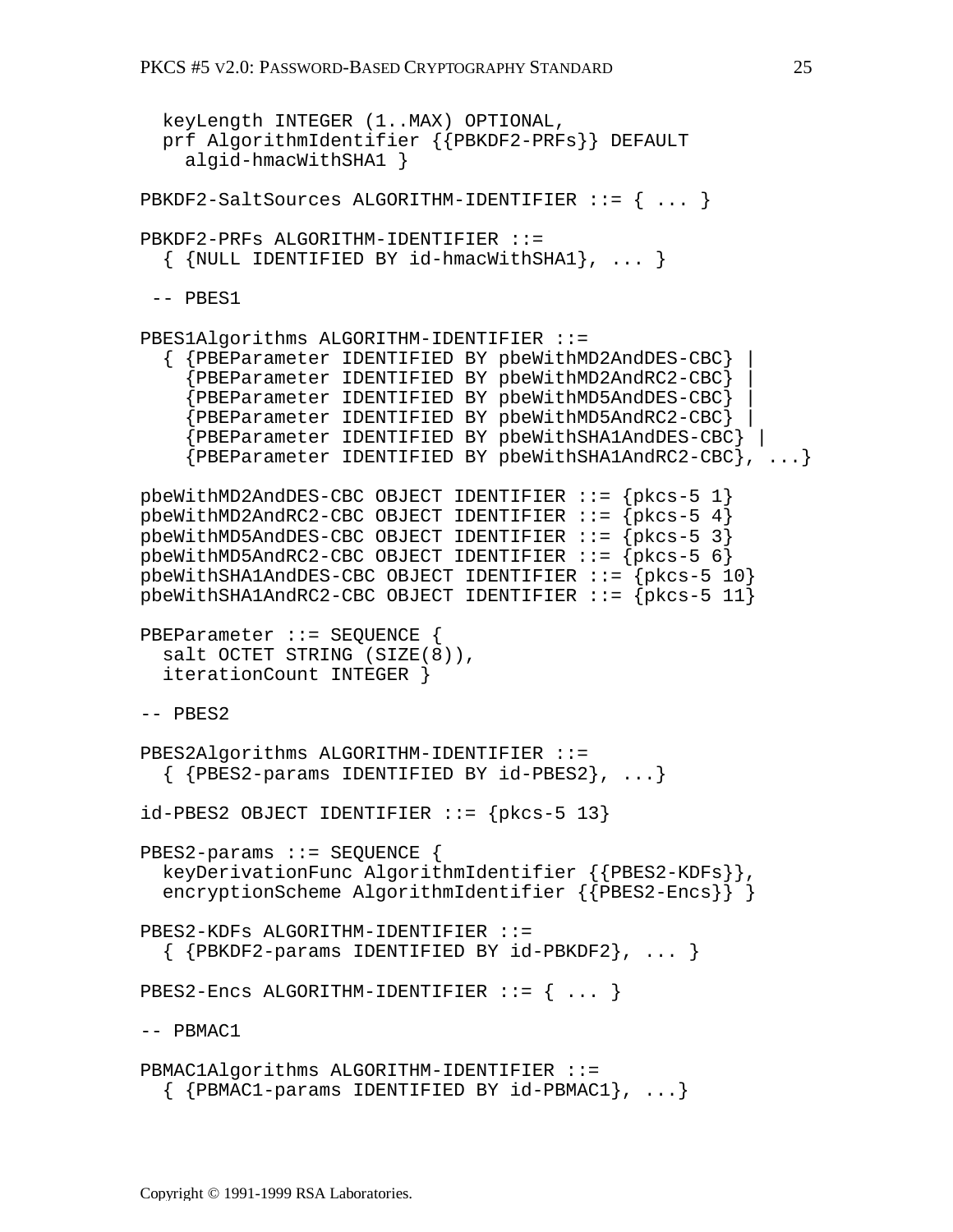```
id-PBMAC1 OBJECT IDENTIFIER ::= {pkcs-5 14}
PBMAC1-params ::= SEQUENCE {
   keyDerivationFunc AlgorithmIdentifier {{PBMAC1-KDFs}},
   messageAuthScheme AlgorithmIdentifier {{PBMAC1-MACs}} }
PBMAC1-KDFs ALGORITHM-IDENTIFIER ::=
   { {PBKDF2-params IDENTIFIED BY id-PBKDF2}, ... }
PBMAC1-MACs ALGORITHM-IDENTIFIER ::= { ... }
-- Supporting techniques
digestAlgorithm OBJECT IDENTIFIER ::= {rsadsi 2}
encryptionAlgorithm OBJECT IDENTIFIER ::= {rsadsi 3}
SupportingAlgorithms ALGORITHM-IDENTIFIER ::=
   { {NULL IDENTIFIED BY id-hmacWithSHA1} |
     {OCTET STRING (SIZE(8)) IDENTIFIED BY desCBC} |
     {OCTET STRING (SIZE(8)) IDENTIFIED BY des-EDE3-CBC} |
     {RC2-CBC-Parameter IDENTIFIED BY rc2CBC} |
     {RC5-CBC-Parameters IDENTIFIED BY rc5-CBC-PAD}, ... }
id-hmacWithSHA1 OBJECT IDENTIFIER ::= {digestAlgorithm 7}
desCBC OBJECT IDENTIFIER ::=
  {\text{iso}(1)} identified-organization(3) oiw(14) secsig(3)
    algorithms(2) 7} -- from OIW
des-EDE3-CBC OBJECT IDENTIFIER ::= {encryptionAlgorithm 7}
rc2CBC OBJECT IDENTIFIER ::= {encryptionAlgorithm 2}
RC2-CBC-Parameter ::= SEQUENCE {
   rc2ParameterVersion INTEGER OPTIONAL,
   iv OCTET STRING (SIZE(8)) }
rc5-CBC-PAD OBJECT IDENTIFIER ::= {encryptionAlgorithm 9}
RC5-CBC-Parameters ::= SEQUENCE {
  version INTEGER \{v1-0(16)\} (v1-0),
   rounds INTEGER (8..127),
   blockSizeInBits INTEGER (64 | 128),
   iv OCTET STRING OPTIONAL }
```
END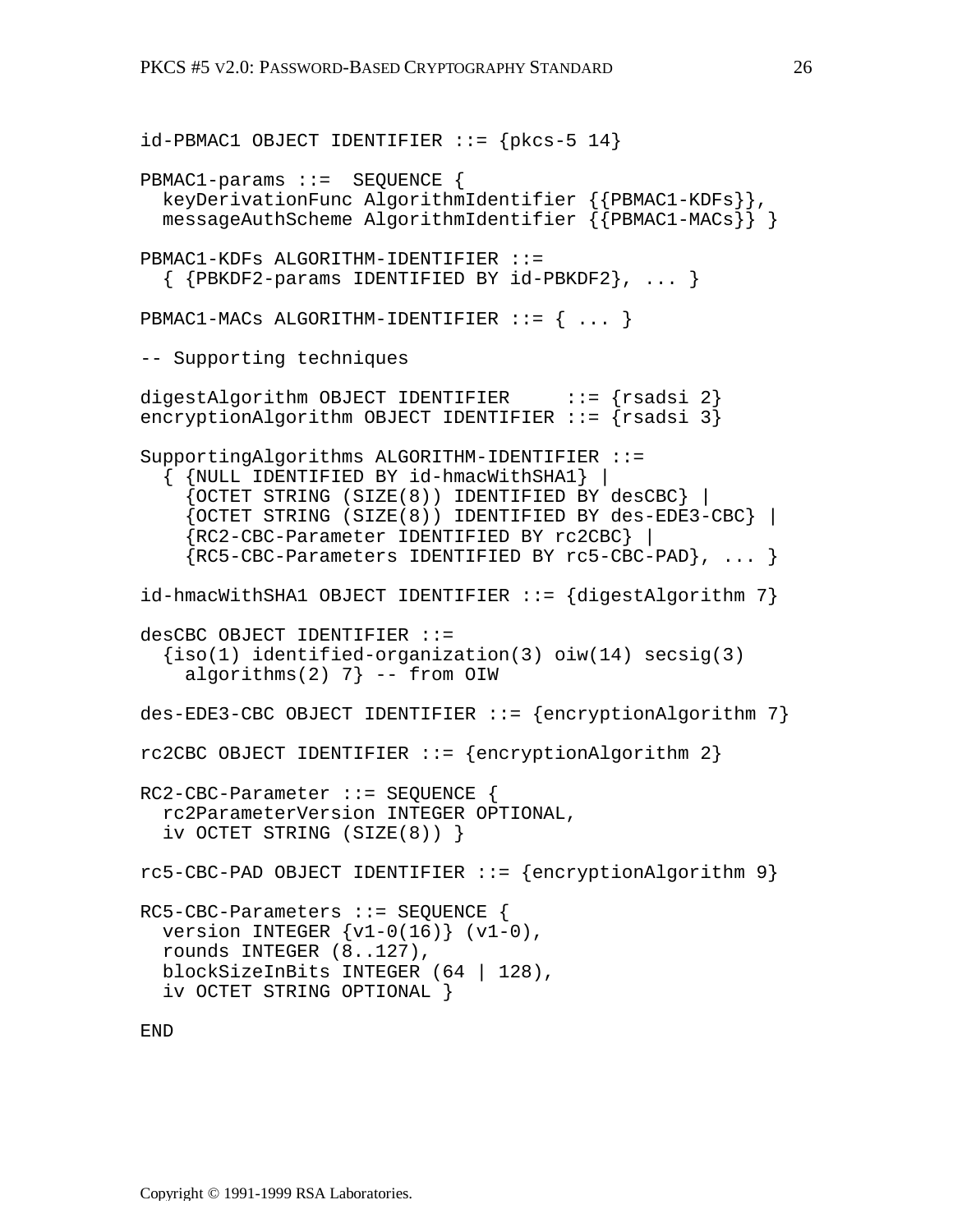# **D. Intellectual property considerations**

RSA Data Security makes no patent claims on the general constructions described in this document, although specific underlying techniques may be covered. Among the underlying techniques, the RC5 encryption algorithm (Appendix B.2.4) is protected by U.S. Patents 5,724,428 [22] and 5,835,600 [23].

RC2 and RC5 are trademarks of RSA Data Security.

License to copy this document is granted provided that it is identified as "RSA Data Security, Inc. Public-Key Cryptography Standards (PKCS)" in all material mentioning or referencing this document.

RSA Data Security makes no representations regarding intellectual property claims by other parties. Such determination is the responsibility of the user.

# **E. Revision history**

#### **Versions 1.0–1.3**

Versions 1.0–1.3 were distributed to participants in RSA Data Security, Inc.'s Public-Key Cryptography Standards meetings in February and March 1991.

#### **Version 1.4**

Version 1.4 was part of the June 3, 1991 initial public release of PKCS. Version 1.4 was published as NIST/OSI Implementors' Workshop document SEC-SIG-91-20.

#### **Version 1.5**

Version 1.5 incorporated several editorial changes, including updates to the references and the addition of a revision history.

#### **Version 2.0**

Version 2.0 incorporates major editorial changes in terms of the document structure, and introduces the PBES2 encryption scheme, the PBMAC1 message authentication scheme, and independent password-based key derivation functions. This version continues to support the encryption process in version 1.5.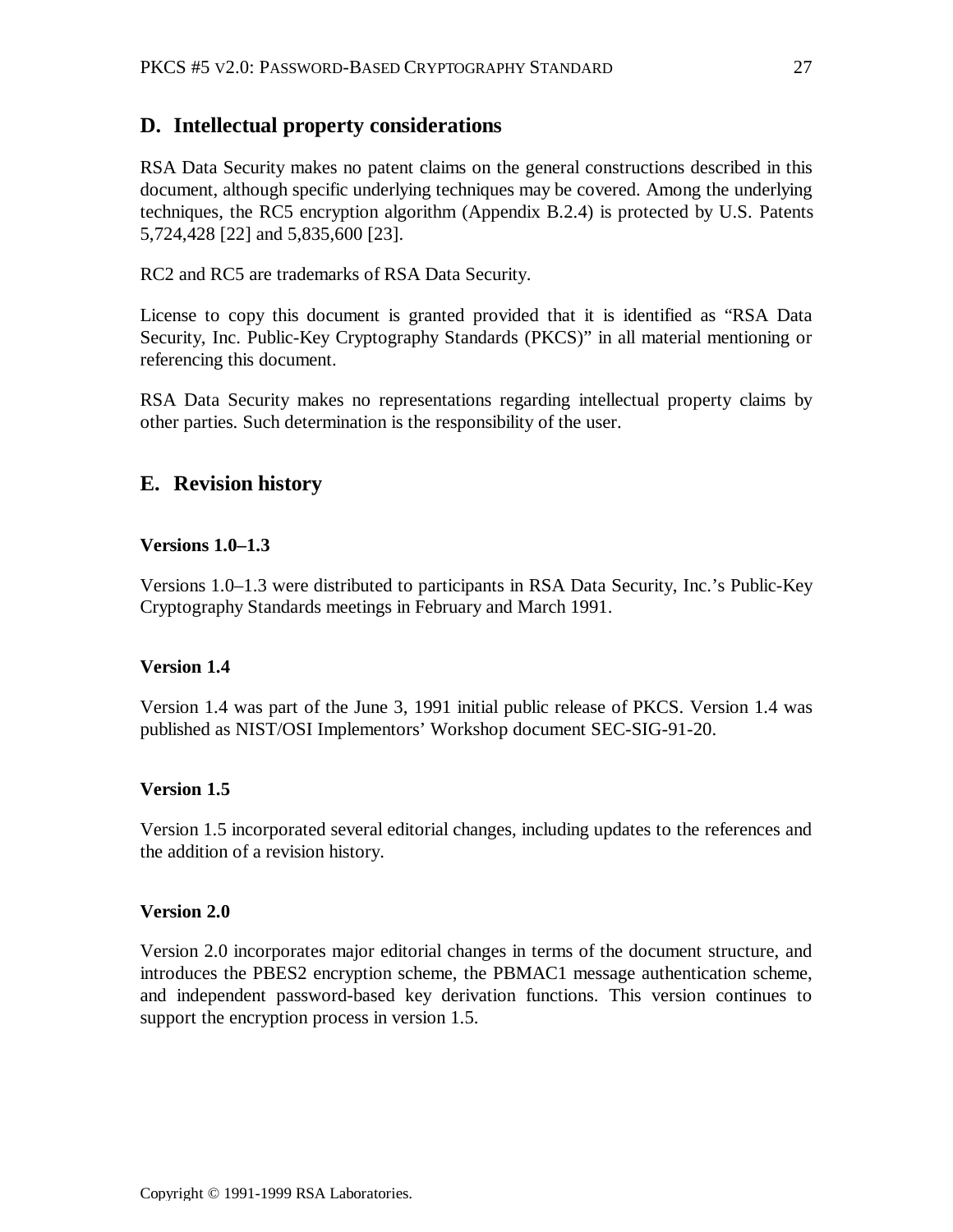#### **F. References**

- [1] *American National Standard X9.52 1998, Triple Data Encryption Algorithm Modes of Operation.* Working draft, Accredited Standards Committee X9, July 27, 1998.
- [2] R. Baldwin and R. Rivest. *RFC 2040: The RC5, RC5-CBC, RC5-CBC-Pad, and RC5-CTS Algorithms.* IETF, October 1996.
- [3] D. Balenson. *RFC 1423: Privacy Enhancement for Internet Electronic Mail: Part III: Algorithms, Modes, and Identifiers.* IETF, February 1993.
- [4] S.M. Bellovin and M. Merritt. Encrypted key exchange: Password-based protocols secure against dictionary attacks. In *Proceedings of the 1992 IEEE Computer Society Conference on Research in Security and Privacy,* pages 72–84, IEEE Computer Society, 1992.
- [5] D. Jablon. Strong password-only authenticated key exchange. *ACM Computer Communications Review,* October 1996.
- [6] B. Kaliski. *RFC 1319: The MD2 Message-Digest Algorithm.* IETF, April 1992.
- [7] H. Krawczyk, M. Bellare, and R. Canetti. *RFC 2104: HMAC: Keyed-Hashing for Message Authentication.* IETF, February 1997.
- [8] Robert Morris and Ken Thompson. Password security: A case history. *Communications of the ACM,* 22(11):594–597, November 1979.
- [9] *ISO/IEC 8824-1:1995: Information technology Abstract Syntax Notation One (ASN.1) — Specification of basic notation.* 1995.
- [10] *ISO/IEC 8824-1:1995/Amd.1:1995 Information technology Abstract Syntax Notation One (ASN.1) — Specification of basic notation — Amendment 1 — Rules of extensibility.* 1995.
- [11] *ISO/IEC 8824-2:1995 Information technology Abstract Syntax Notation One (ASN.1) — Information object specification.* 1995.
- [12] *ISO/IEC 8824-2:1995/Amd.1:1995 Information technology Abstract Syntax Notation One (ASN.1) — Information object specification — Amendment 1 — Rules of extensibility.* 1995.
- [13] *ISO/IEC 8824-3:1995 Information technology Abstract Syntax Notation One (ASN.1) — Constraint specification.* 1995.
- [14] *ISO/IEC 8824-4:1995 Information technology Abstract Syntax Notation One (ASN.1) — Parameterization of ASN.1 specifications.* 1995.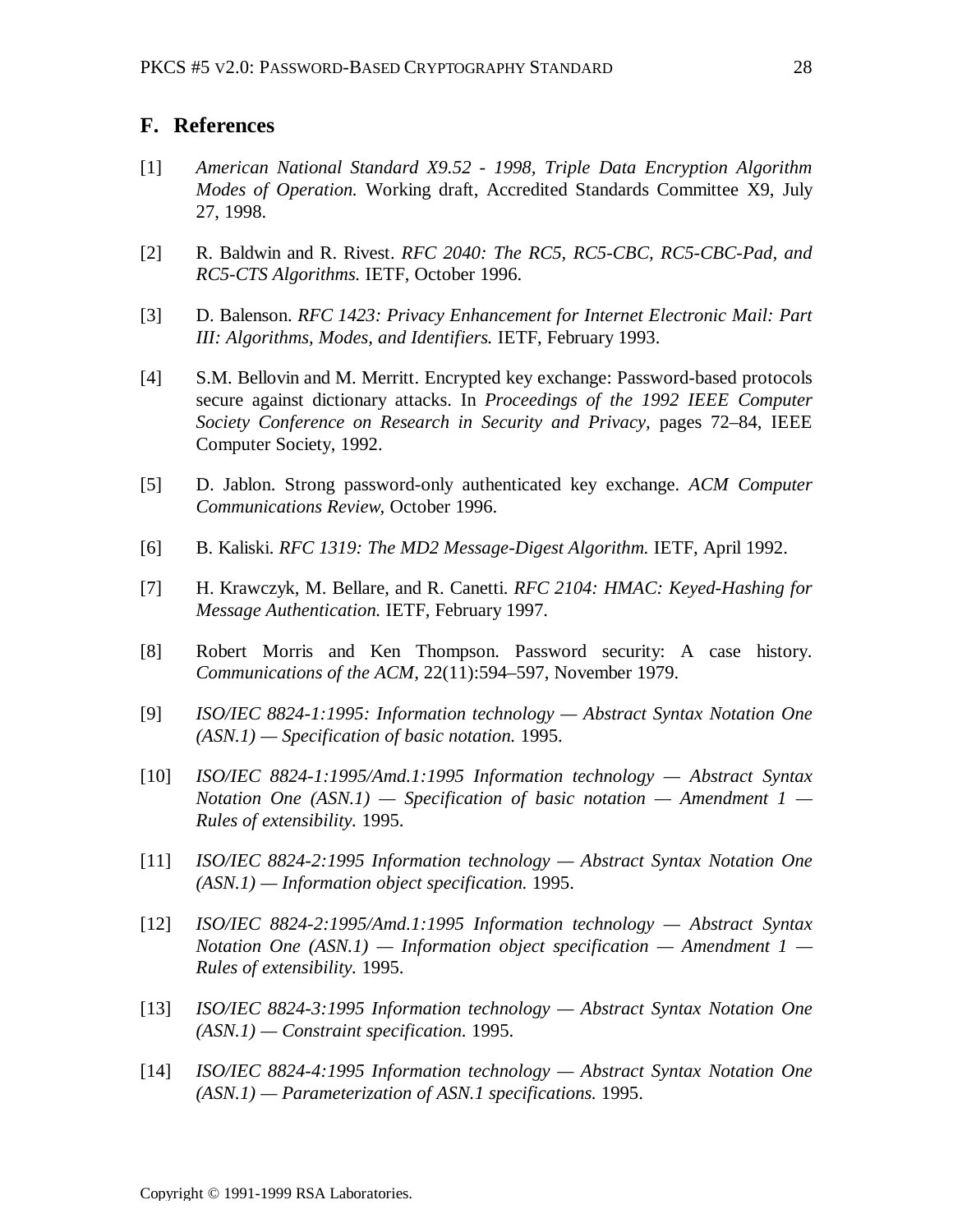- [15] National Institute of Standards and Technology (NIST). *FIPS PUB 46-2: Data Encryption Standard.* December 30, 1993.
- [16] National Institute of Standards and Technology (NIST). *FIPS PUB 81: DES Modes of Operation.* December 2, 1980.
- [17] National Institute of Standards and Technology (NIST). *FIPS PUB 112: Password Usage.* May 30, 1985.
- [18] National Institute of Standards and Technology (NIST). *FIPS Publication 180-1: Secure Hash Standard*. April 1994.
- [19] R. Rivest. *RFC 1321: The MD5 Message-Digest Algorithm.* IETF, April 1992.
- [20] R.L. Rivest. The RC5 encryption algorithm. *In Proceedings of the Second International Workshop on Fast Software Encryption*, pages 86-96, Springer-Verlag, 1994.
- [21] R. Rivest. *RFC 2268: A Description of the RC2(r) Encryption Algorithm.* IETF, March 1998.
- [22] R.L. Rivest. *Block-Encryption Algorithm with Data-Dependent Rotations.* U.S. Patent No. 5,724,428, March 3, 1998.
- [23] R.L. Rivest. *Block Encryption Algorithm with Data-Dependent Rotations.* U.S. Patent No. 5,835,600, November 10, 1998.
- [24] RSA Laboratories. *PKCS #5: Password-Based Encryption Standard.* Version 1.5, November 1993.
- [25] RSA Laboratories. *PKCS #8: Private-Key Information Syntax Standard.* Version 1.2, November 1993.
- [26] T. Wu. The Secure Remote Password protocol. In *Proceedings of the 1998 Internet Society Network and Distributed System Security Symposium,* pages 97- 111, Internet Society, 1998.
- [27] F. Yergeau. *RFC 2279: UTF-8, a Transformation Format of ISO 10646.* IETF, January 1998.

#### **G. About PKCS**

The *Public-Key Cryptography Standards* are specifications produced by RSA Laboratories in cooperation with secure systems developers worldwide for the purpose of accelerating the deployment of public-key cryptography. First published in 1991 as a result of meetings with a small group of early adopters of public-key technology, the PKCS